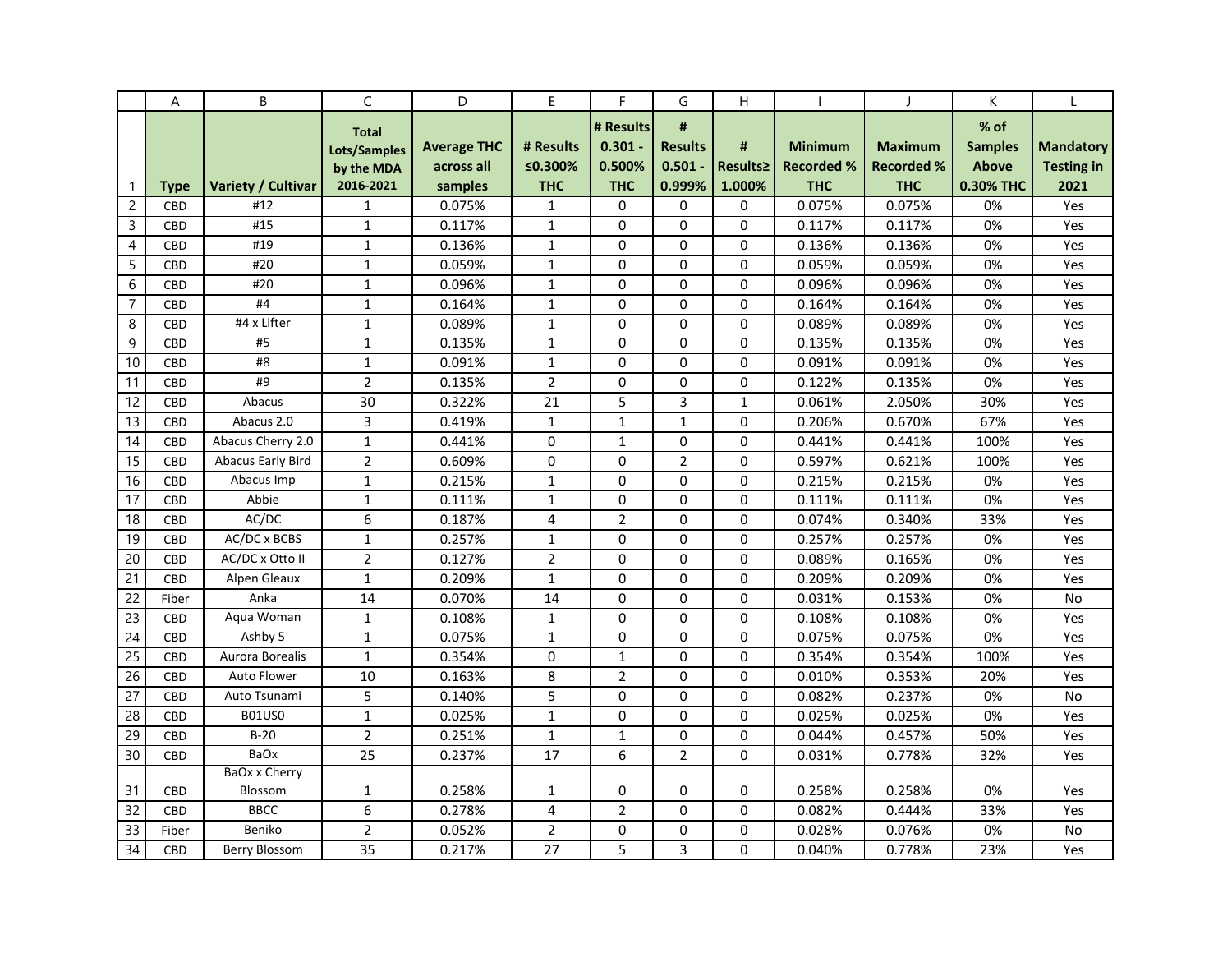|              | Α          | B                       | C              | D                  | E              | F.             | G              | Η            |                   | $\mathbf{I}$      | K              |                   |
|--------------|------------|-------------------------|----------------|--------------------|----------------|----------------|----------------|--------------|-------------------|-------------------|----------------|-------------------|
|              |            |                         | <b>Total</b>   |                    |                | # Results      | #              |              |                   |                   | $%$ of         |                   |
|              |            |                         | Lots/Samples   | <b>Average THC</b> | # Results      | $0.301 -$      | <b>Results</b> | #            | <b>Minimum</b>    | <b>Maximum</b>    | <b>Samples</b> | <b>Mandatory</b>  |
|              |            |                         | by the MDA     | across all         | ≤0.300%        | 0.500%         | $0.501 -$      | Results≥     | <b>Recorded %</b> | <b>Recorded %</b> | <b>Above</b>   | <b>Testing in</b> |
| $\mathbf{1}$ | Type       | Variety / Cultivar      | 2016-2021      | samples            | <b>THC</b>     | <b>THC</b>     | 0.999%         | 1.000%       | <b>THC</b>        | <b>THC</b>        | 0.30% THC      | 2021              |
| 35           | <b>CBD</b> | Berry Snow Cone         | $\mathbf{1}$   | 0.363%             | 0              | $\mathbf{1}$   | 0              | 0            | 0.363%            | 0.363%            | 100%           | Yes               |
| 36           | <b>CBG</b> | <b>Black Label</b>      | $\overline{2}$ | 0.656%             | $\mathbf{1}$   | $\Omega$       | $\Omega$       | $\mathbf{1}$ | 0.122%            | 1.190%            | 50%            | Yes               |
| 37           | CBD        | <b>Blackberry CBD</b>   | $\mathbf{1}$   | 0.202%             | $\mathbf{1}$   | 0              | $\Omega$       | $\Omega$     | 0.202%            | 0.202%            | 0%             | Yes               |
| 38           | <b>CBD</b> | Blossom                 | $\mathbf{1}$   | 0.229%             | $\mathbf{1}$   | 0              | $\mathbf 0$    | $\Omega$     | 0.229%            | 0.229%            | 0%             | Yes               |
| 39           | <b>CBD</b> | <b>Blue Genius</b>      | 11             | 0.212%             | 9              | $\mathbf{1}$   | $\mathbf{1}$   | $\Omega$     | 0.076%            | 0.571%            | 18%            | Yes               |
| 40           | <b>CBD</b> | <b>Blue Genius Auto</b> | $\mathbf{1}$   | 0.141%             | $\mathbf{1}$   | $\Omega$       | $\Omega$       | 0            | 0.141%            | 0.141%            | 0%             | Yes               |
| 41           | <b>CBD</b> | <b>Blue Line</b>        | 3              | 0.138%             | 3              | $\Omega$       | $\Omega$       | $\Omega$     | 0.071%            | 0.172%            | 0%             | Yes               |
| 42           | <b>CBD</b> | <b>Bordeaux</b>         | $\mathbf{1}$   | 0.137%             | $\mathbf{1}$   | 0              | 0              | 0            | 0.137%            | 0.137%            | 0%             | Yes               |
| 43           | <b>CBD</b> | <b>Buanann</b>          | $\overline{2}$ | 0.115%             | $\overline{2}$ | 0              | $\mathbf 0$    | 0            | 0.052%            | 0.179%            | 0%             | Yes               |
| 44           | <b>CBD</b> | Bubba Remedy            | $\overline{2}$ | 0.219%             | $\overline{2}$ | $\Omega$       | 0              | $\Omega$     | 0.218%            | 0.219%            | 0%             | Yes               |
| 45           | CBD        | <b>Bubble Gum</b>       | $\mathbf{1}$   | 0.400%             | $\Omega$       | $\mathbf{1}$   | $\Omega$       | 0            | 0.400%            | 0.400%            | 100%           | Yes               |
| 46           | <b>CBG</b> | <b>Buffalo Soldier</b>  | 3              | 0.063%             | 3              | 0              | $\Omega$       | $\Omega$     | 0.024%            | 0.106%            | 0%             | Yes               |
| 47           | <b>CBD</b> | C1 Nate Moon            | 8              | 0.188%             | 8              | 0              | $\mathbf 0$    | $\Omega$     | 0.070%            | 0.264%            | 0%             | No                |
| 48           | <b>CBD</b> | C <sub>4</sub>          | 3              | 0.518%             | 0              | $\overline{2}$ | $\mathbf 1$    | 0            | 0.354%            | 0.778%            | 100%           | Yes               |
| 49           | Grain      | Canda                   | 18             | 0.062%             | 17             | $\mathbf{1}$   | 0              | $\Omega$     | 0.011%            | 0.400%            | 6%             | No                |
| 50           | <b>CBD</b> | Candy Wine              | 6              | 0.277%             | 5              | 0              | $\mathbf{1}$   | 0            | 0.098%            | 0.755%            | 17%            | Yes               |
| 51           | CBD        | CanMa                   | 8              | 0.138%             | $\overline{7}$ | $\Omega$       | $\mathbf{1}$   | $\Omega$     | 0.006%            | 0.714%            | 13%            | No                |
| 52           | CBD        | Carolina Cherry         | $\mathbf{1}$   | 0.047%             | $\mathbf{1}$   | 0              | $\Omega$       | 0            | 0.047%            | 0.047%            | 0%             | Yes               |
| 53           | CBD        | Cat Lady                | $\mathbf{1}$   | 0.252%             | $\mathbf 1$    | 0              | $\mathbf 0$    | 0            | 0.252%            | 0.252%            | 0%             | Yes               |
| 54           | <b>CBD</b> | Cat's Meow              | 16             | 0.170%             | 13             | 3              | 0              | 0            | 0.070%            | 0.34%             | 19%            | Yes               |
| 55           | CBD        | Cat's Meow x Lifter     | $\mathbf{1}$   | 0.058%             | $\mathbf{1}$   | 0              | $\Omega$       | 0            | 0.058%            | 0.058%            | 0%             | Yes               |
| 56           | <b>CBD</b> | CB1                     | $\overline{3}$ | 1.547%             | $\Omega$       | 0              | $\Omega$       | 3            | 1.140%            | 1.880%            | 100%           | Yes               |
| 57           | CBD        | <b>CBD Kush</b>         | $\mathbf{1}$   | 3.010%             | 0              | 0              | $\mathbf 0$    | $\mathbf{1}$ | 3.010%            | 3.010%            | 100%           | Yes               |
| 58           | <b>CBD</b> | <b>CBD Therapy</b>      | $\mathbf{1}$   | 0.083%             | $\mathbf{1}$   | 0              | $\mathbf 0$    | 0            | 0.083%            | 0.083%            | 0%             | Yes               |
| 59           | <b>CBD</b> | <b>CBD Yummy</b>        | $\mathbf{1}$   | 0.083%             | $\mathbf{1}$   | $\Omega$       | $\Omega$       | 0            | 0.083%            | 0.083%            | 0%             | Yes               |
| 60           | <b>CBG</b> | <b>CBG</b>              | 5              | 0.124%             | 4              | $\mathbf{1}$   | $\Omega$       | $\Omega$     | 0.021%            | 0.420%            | 20%            | Yes               |
| 61           | <b>CBG</b> | <b>CBGenius</b>         | $\overline{2}$ | 0.064%             | $\overline{2}$ | 0              | 0              | 0            | 0.026%            | 0.102%            | 0%             | Yes               |
| 62           | Grain      | $CFX-1$                 | 11             | 0.060%             | 11             | 0              | 0              | 0            | 0.022%            | 0.276%            | 0%             | No                |
| 63           | Grain      | CFX-2                   | 32             | 0.080%             | 31             | 0              | $\mathbf{1}$   | 0            | 0.017%            | 0.630%            | 3%             | No                |
| 64           | <b>CBD</b> | Chardonnay              | $\overline{2}$ | 0.138%             | $\overline{2}$ | $\Omega$       | $\Omega$       | 0            | 0.110%            | 0.169%            | 0%             | Yes               |
|              |            | Chardonnay x            |                |                    |                |                |                |              |                   |                   |                |                   |
| 65           | <b>CBD</b> | Cherry Wine             | 1              | 0.213%             | 1              | 0              | 0              | 0            | 0.213%            | 0.213%            | 0%             | Yes               |
| 66           | <b>CBD</b> | Charlotte's Wife        | $\mathbf{1}$   | 0.170%             | $\mathbf{1}$   | 0              | $\mathbf 0$    | 0            | 0.170%            | 0.170%            | 0%             | Yes               |
| 67           | <b>CBD</b> | Chem Cherry             | 4              | 0.218%             | 4              | $\Omega$       | $\Omega$       | 0            | 0.135%            | 0.299%            | 0%             | Yes               |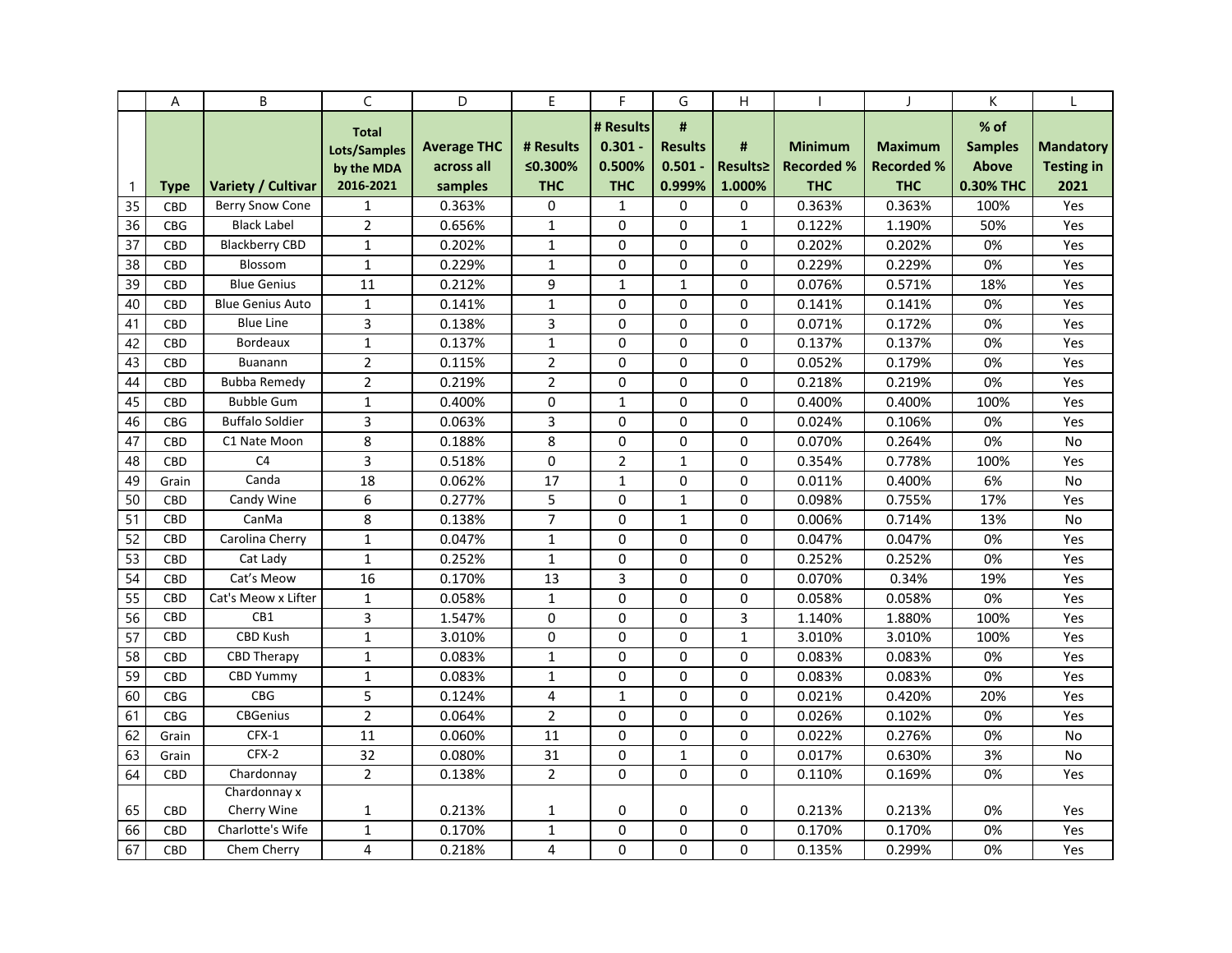|              | A           | B                            | C                                                       | D                                           | E                                  | F                                              | G                                          | H                       |                                                   |                                                   | К                                                   |                                               |
|--------------|-------------|------------------------------|---------------------------------------------------------|---------------------------------------------|------------------------------------|------------------------------------------------|--------------------------------------------|-------------------------|---------------------------------------------------|---------------------------------------------------|-----------------------------------------------------|-----------------------------------------------|
| $\mathbf{1}$ | <b>Type</b> | Variety / Cultivar           | <b>Total</b><br>Lots/Samples<br>by the MDA<br>2016-2021 | <b>Average THC</b><br>across all<br>samples | # Results<br>≤0.300%<br><b>THC</b> | # Results<br>$0.301 -$<br>0.500%<br><b>THC</b> | #<br><b>Results</b><br>$0.501 -$<br>0.999% | #<br>Results≥<br>1.000% | <b>Minimum</b><br><b>Recorded %</b><br><b>THC</b> | <b>Maximum</b><br><b>Recorded %</b><br><b>THC</b> | % of<br><b>Samples</b><br><b>Above</b><br>0.30% THC | <b>Mandatory</b><br><b>Testing in</b><br>2021 |
| 68           | <b>CBD</b>  | Cherry                       | 41                                                      | 0.331%                                      | 30                                 | 6                                              | 1                                          | 4                       | 0.017%                                            | 2.050%                                            | 27%                                                 | Yes                                           |
| 69           | CBD         | Cherry 1                     | $\overline{2}$                                          | 0.213%                                      | $\overline{2}$                     | 0                                              | 0                                          | 0                       | 0.213%                                            | 0.213%                                            | 0%                                                  | Yes                                           |
| 70           | CBD         | Cherry 2.0                   | 3                                                       | 0.183%                                      | 3                                  | 0                                              | $\mathbf 0$                                | 0                       | 0.070%                                            | 0.239%                                            | 0%                                                  | Yes                                           |
| 71           | CBD         | Cherry 304                   | $\mathbf{1}$                                            | 0.115%                                      | $\mathbf{1}$                       | 0                                              | $\Omega$                                   | 0                       | 0.115%                                            | 0.115%                                            | 0%                                                  | Yes                                           |
| 72           | CBD         | Cherry 308                   | 5                                                       | 0.184%                                      | $\overline{4}$                     | $\mathbf{1}$                                   | $\mathbf 0$                                | 0                       | 0.076%                                            | 0.306%                                            | 20%                                                 | Yes                                           |
| 73           | CBD         | Cherry 45                    | $\mathbf{1}$                                            | 0.316%                                      | $\mathbf 0$                        | $\mathbf{1}$                                   | $\Omega$                                   | 0                       | 0.316%                                            | 0.316%                                            | 100%                                                | Yes                                           |
| 74           | <b>CBD</b>  | Cherry 5B                    | $\mathbf{1}$                                            | 0.102%                                      | $\mathbf{1}$                       | 0                                              | $\Omega$                                   | 0                       | 0.102%                                            | 0.102%                                            | 0%                                                  | Yes                                           |
| 75           | CBD         | Cherry Abacus                | 12                                                      | 0.183%                                      | 11                                 | $\mathbf 1$                                    | 0                                          | 0                       | 0.107%                                            | 0.311%                                            | 8%                                                  | Yes                                           |
| 76           | CBD         | Cherry Berry                 | $\overline{2}$                                          | 0.159%                                      | $\overline{2}$                     | 0                                              | $\Omega$                                   | 0                       | 0.098%                                            | 0.220%                                            | 0%                                                  | Yes                                           |
| 77           | CBD         | Cherry Blossom               | 77                                                      | 0.170%                                      | 71                                 | $\overline{5}$                                 | $\mathbf 1$                                | 0                       | 0.034%                                            | 0.990%                                            | 8%                                                  | Yes                                           |
| 78           | CBD         | Cherry Blossom x<br>BaOx     | $\mathbf{1}$                                            | 0.092%                                      | 1                                  | 0                                              | 0                                          | 0                       | 0.092%                                            | 0.092%                                            | 0%                                                  | Yes                                           |
| 79           | CBD         | Cherry Blossom x<br>Lifter   | $\mathbf{1}$                                            | 0.058%                                      | 1                                  | 0                                              | 0                                          | 0                       | 0.058%                                            | 0.058%                                            | 0%                                                  | Yes                                           |
| 80           | <b>CBD</b>  | Cherry Bubble Gum            | 6                                                       | 0.162%                                      | 5                                  | 1                                              | 0                                          | 0                       | 0.099%                                            | 0.332%                                            | 17%                                                 | Yes                                           |
| 81           | CBD         | Cherry Butter                | $\mathbf{1}$                                            | 0.073%                                      | $\mathbf{1}$                       | 0                                              | 0                                          | 0                       | 0.073%                                            | 0.073%                                            | 0%                                                  | Yes                                           |
| 82           | CBD         | Cherry C1                    | $\mathbf{1}$                                            | 0.134%                                      | 1                                  | 0                                              | 0                                          | 0                       | 0.134%                                            | 0.134%                                            | 0%                                                  | Yes                                           |
| 83           | CBD         | Cherry C2                    | $\mathbf{1}$                                            | 0.223%                                      | 1                                  | 0                                              | 0                                          | 0                       | 0.223%                                            | 0.223%                                            | 0%                                                  | Yes                                           |
| 84           | CBD         | Cherry Candy                 | 3                                                       | 0.108%                                      | 3                                  | $\Omega$                                       | $\Omega$                                   | 0                       | 0.084%                                            | 0.115%                                            | 0%                                                  | Yes                                           |
| 85           | CBD         | <b>Cherry Cross</b>          | 3                                                       | 0.155%                                      | $\mathsf{3}$                       | 0                                              | 0                                          | 0                       | 0.090%                                            | 0.242%                                            | 0%                                                  | Yes                                           |
| 86           | CBD         | <b>Cherry Diesel</b>         | 3                                                       | 0.284%                                      | $\mathbf{1}$                       | $\overline{2}$                                 | $\Omega$                                   | 0                       | 0.153%                                            | 0.362%                                            | 67%                                                 | Yes                                           |
| 87           | <b>CBD</b>  | Cherry Hybrid                | $\mathbf{1}$                                            | 0.128%                                      | $\mathbf{1}$                       | $\Omega$                                       | $\Omega$                                   | 0                       | 0.128%                                            | 0.128%                                            | 0%                                                  | Yes                                           |
| 88           | CBD         | Cherry O                     | 3                                                       | 1.031%                                      | $\mathbf{1}$                       | 0                                              | $\mathbf{1}$                               | $\mathbf{1}$            | 0.239%                                            | 2.080%                                            | 67%                                                 | Yes                                           |
| 89           | <b>CBD</b>  | Cherry Pheno 1               | $\mathbf{1}$                                            | 2.250%                                      | $\mathbf 0$                        | 0                                              | $\mathbf 0$                                | 1                       | 2.250%                                            | 2.250%                                            | 100%                                                | Yes                                           |
| 90           | CBD         | Cherry Pheno 2               | $\mathbf{1}$                                            | 0.317%                                      | $\mathbf 0$                        | $\mathbf 1$                                    | $\Omega$                                   | 0                       | 0.317%                                            | 0.317%                                            | 100%                                                | Yes                                           |
| 91           | CBD         | Cherry S1                    | $\mathbf{1}$                                            | 0.131%                                      | $\mathbf{1}$                       | 0                                              | 0                                          | 0                       | 0.131%                                            | 0.131%                                            | 0%                                                  | Yes                                           |
| 92           | CBD         | Cherry Trump                 | 3                                                       | 0.300%                                      | $\overline{2}$                     | $\mathbf{1}$                                   | 0                                          | 0                       | 0.121%                                            | 0.469%                                            | 33%                                                 | Yes                                           |
| 93           | CBD         | Cherry Wine                  | 122                                                     | 0.290%                                      | 86                                 | 20                                             | 13                                         | $\overline{3}$          | 0.050%                                            | 3.240%                                            | 30%                                                 | Yes                                           |
| 94           | CBD         | Cherry Wine x<br>Cherry Wine | 5                                                       | 0.264%                                      | $\overline{2}$                     | 3                                              | 0                                          | 0                       | 0.069%                                            | 0.412%                                            | 60%                                                 | Yes                                           |
| 95           | CBD         | Cherry X                     | $\overline{2}$                                          | 0.346%                                      | $\mathbf 0$                        | $\overline{2}$                                 | $\mathbf 0$                                | 0                       | 0.321%                                            | 0.370%                                            | 100%                                                | Yes                                           |
|              |             | Cherry x Cherry              |                                                         |                                             |                                    |                                                |                                            |                         |                                                   |                                                   |                                                     |                                               |
| 96           | CBD         | Abacus                       | $\mathbf{1}$                                            | 0.146%                                      | 1                                  | 0                                              | 0                                          | 0                       | 0.146%                                            | 0.146%                                            | 0%                                                  | Yes                                           |
| 97           | <b>CBD</b>  | <b>CHX</b>                   | $\mathbf{1}$                                            | 0.298%                                      | $\mathbf{1}$                       | $\Omega$                                       | $\mathbf 0$                                | 0                       | 0.298%                                            | 0.298%                                            | 0%                                                  | Yes                                           |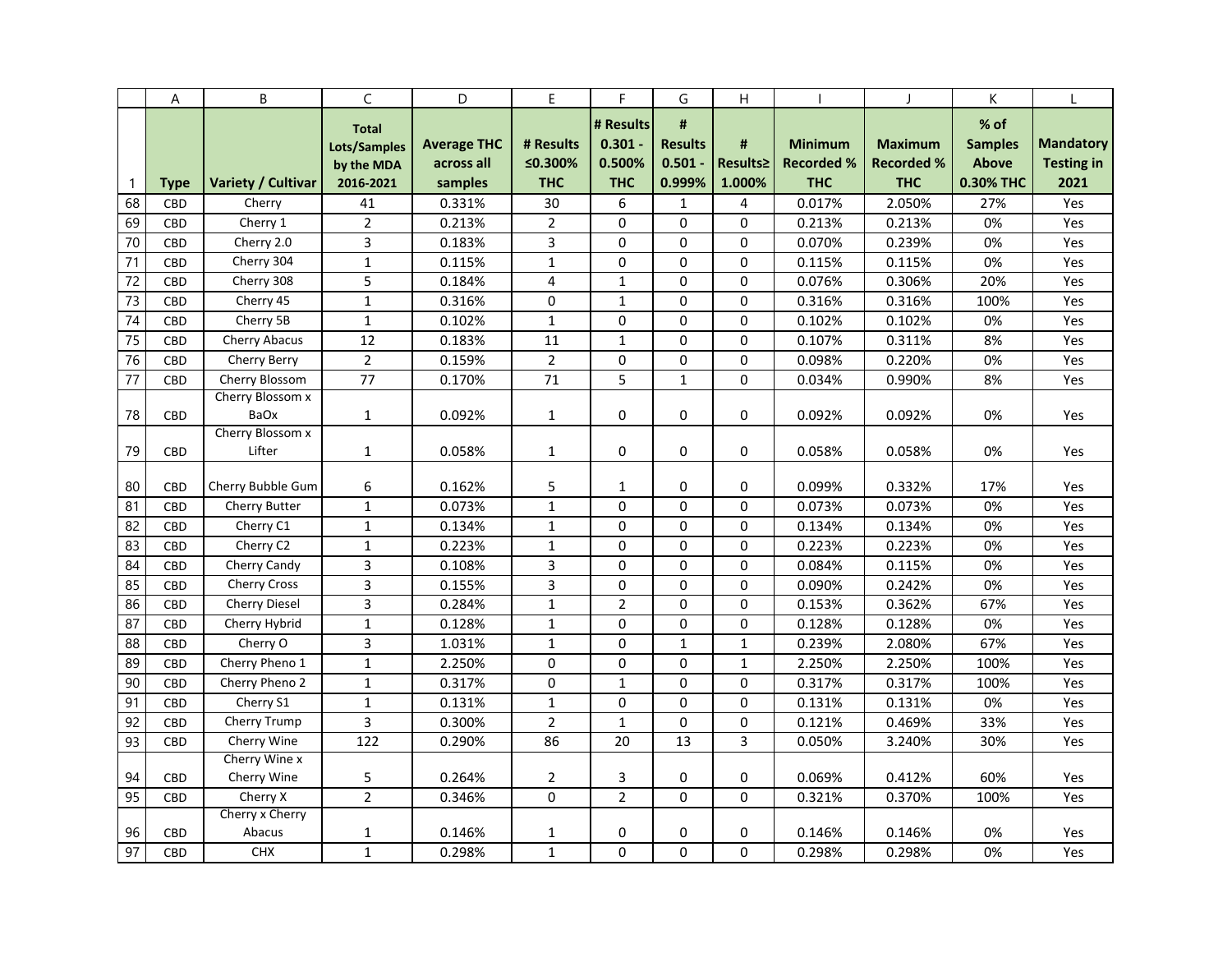|                 | A           | B                      | C                                                       | D                                           | E                                  | F                                              | G                                          | H                       |                                                   |                                                   | К                                                   |                                               |
|-----------------|-------------|------------------------|---------------------------------------------------------|---------------------------------------------|------------------------------------|------------------------------------------------|--------------------------------------------|-------------------------|---------------------------------------------------|---------------------------------------------------|-----------------------------------------------------|-----------------------------------------------|
| $\mathbf{1}$    | <b>Type</b> | Variety / Cultivar     | <b>Total</b><br>Lots/Samples<br>by the MDA<br>2016-2021 | <b>Average THC</b><br>across all<br>samples | # Results<br>≤0.300%<br><b>THC</b> | # Results<br>$0.301 -$<br>0.500%<br><b>THC</b> | #<br><b>Results</b><br>$0.501 -$<br>0.999% | #<br>Results≥<br>1.000% | <b>Minimum</b><br><b>Recorded %</b><br><b>THC</b> | <b>Maximum</b><br><b>Recorded %</b><br><b>THC</b> | % of<br><b>Samples</b><br><b>Above</b><br>0.30% THC | <b>Mandatory</b><br><b>Testing in</b><br>2021 |
| 98              | CBD         | Ciskiyou Gold          | $\mathbf{1}$                                            | 0.215%                                      | 1                                  | 0                                              | 0                                          | 0                       | 0.215%                                            | 0.215%                                            | 0%                                                  | Yes                                           |
| 99              | CBD         | Cobbler                | $\mathbf{1}$                                            | 0.298%                                      | $\mathbf{1}$                       | 0                                              | $\Omega$                                   | 0                       | 0.298%                                            | 0.298%                                            | 0%                                                  | Yes                                           |
|                 |             | Cobbler x Cherry       |                                                         |                                             |                                    |                                                |                                            |                         |                                                   |                                                   |                                                     |                                               |
| 100             | CBD         | Wine                   | 1                                                       | 0.213%                                      | $\mathbf{1}$                       | 0                                              | 0                                          | 0                       | 0.213%                                            | 0.213%                                            | 0%                                                  | Yes                                           |
| 101             | CBD         | Colorado Cherry        | $\overline{2}$                                          | 0.417%                                      | 0                                  | $\overline{2}$                                 | $\mathbf 0$                                | 0                       | 0.351%                                            | 0.484%                                            | 100%                                                | Yes                                           |
|                 |             | Colorado Cherry x      |                                                         |                                             |                                    |                                                |                                            |                         |                                                   |                                                   |                                                     |                                               |
| 102             | CBD         | Cherry Wine            | $\overline{2}$                                          | 0.387%                                      | 0                                  | $\overline{2}$                                 | 0                                          | 0                       | 0.362%                                            | 0.412%                                            | 100%                                                | Yes                                           |
| 103             | CBD         | Constance R2H3B2       | $\mathbf{1}$                                            | 0.064%                                      | $\mathbf{1}$                       | $\Omega$                                       | $\Omega$                                   | 0                       | 0.064%                                            | 0.064%                                            | 0%                                                  | Yes                                           |
| 104             | CBD         | Crossbow               | $\mathbf{1}$                                            | 0.086%                                      | $\mathbf{1}$                       | 0                                              | $\mathbf 0$                                | 0                       | 0.086%                                            | 0.086%                                            | 0%                                                  | Yes                                           |
| 105             | Grain       | CRS-1                  | 13                                                      | 0.050%                                      | 13                                 | 0                                              | $\mathbf 0$                                | 0                       | 0.026%                                            | 0.134%                                            | 0%                                                  | No                                            |
|                 |             | CS (Carmagnola         |                                                         |                                             |                                    |                                                |                                            |                         |                                                   |                                                   |                                                     |                                               |
| 106             | Fiber       | selezionata)           | 3                                                       | 0.099%                                      | 3                                  | 0                                              | $\mathbf 0$                                | 0                       | 0.086%                                            | 0.113%                                            | 0%                                                  | No                                            |
| 107             | Grain       | <b>Delores</b>         | 9                                                       | 0.072%                                      | 8                                  | $\mathbf{1}$                                   | $\Omega$                                   | $\Omega$                | 0.011%                                            | 0.400%                                            | 11%                                                 | No                                            |
| 108             | CBD         | Double the Cherries    | $\mathbf{1}$                                            | 0.139%                                      | $\mathbf{1}$                       | 0                                              | $\Omega$                                   | 0                       | 0.139%                                            | 0.139%                                            | 0%                                                  | Yes                                           |
| 109             | CBD         | Dragon Piss            | $\mathbf{1}$                                            | 0.130%                                      | 1                                  | 0                                              | 0                                          | 0                       | 0.130%                                            | 0.130%                                            | 0%                                                  | Yes                                           |
| 110             | CBD         | <b>Dream Tonic</b>     | 6                                                       | 0.121%                                      | 6                                  | 0                                              | $\Omega$                                   | 0                       | 0.052%                                            | 0.252%                                            | 0%                                                  | No                                            |
|                 |             | Dream Tonic &          |                                                         |                                             |                                    |                                                |                                            |                         |                                                   |                                                   |                                                     |                                               |
| 111             | CBD         | Cherry Blossom         | 1                                                       | 0.217%                                      | 1                                  | $\Omega$                                       | 0                                          | 0                       | 0.217%                                            | 0.217%                                            | 0%                                                  | Yes                                           |
| 112             | CBD         | <b>Driftless Dream</b> | $\mathbf{1}$                                            | 0.169%                                      | $\mathbf 1$                        | $\Omega$                                       | $\Omega$                                   | 0                       | 0.169%                                            | 0.169%                                            | 0%                                                  | Yes                                           |
| 113             | CBD         | Early Blossom          | $\mathbf{1}$                                            | 0.173%                                      | 1                                  | 0                                              | 0                                          | 0                       | 0.173%                                            | 0.173%                                            | 0%                                                  | Yes                                           |
| 114             | CBD         | Early Cherry           | $\overline{2}$                                          | 0.185%                                      | $\overline{2}$                     | 0                                              | 0                                          | 0                       | 0.133%                                            | 0.236%                                            | 0%                                                  | Yes                                           |
| 115             | CBD         | Early Flower           | $\mathbf{1}$                                            | 0.673%                                      | $\Omega$                           | $\Omega$                                       | $\mathbf{1}$                               | 0                       | 0.673%                                            | 0.673%                                            | 100%                                                | Yes                                           |
| 116             | CBD         | <b>Early Frost</b>     | $\mathbf{1}$                                            | 0.232%                                      | $\mathbf{1}$                       | 0                                              | $\mathbf 0$                                | 0                       | 0.232%                                            | 0.232%                                            | 0%                                                  | Yes                                           |
| 117             | CBD         | <b>Early Nueve</b>     | $\overline{2}$                                          | 0.141%                                      | $\overline{2}$                     | 0                                              | $\mathbf 0$                                | 0                       | 0.081%                                            | 0.200%                                            | 0%                                                  | Yes                                           |
| 118             | CBD         | Early Pearly           | 5                                                       | 0.167%                                      | 5                                  | $\Omega$                                       | $\Omega$                                   | 0                       | 0.106%                                            | 0.239%                                            | 0%                                                  | No                                            |
| 119             | CBD         | Early Remedy           | 3                                                       | 0.156%                                      | $\mathsf{3}$                       | 0                                              | 0                                          | 0                       | 0.099%                                            | 0.269%                                            | 0%                                                  | Yes                                           |
| 120             | CBD         | Early Riser            | $\mathbf{1}$                                            | 0.184%                                      | $\mathbf{1}$                       | $\Omega$                                       | $\Omega$                                   | 0                       | 0.184%                                            | 0.184%                                            | 0%                                                  | Yes                                           |
| $\overline{12}$ | CBD         | <b>Early Spectrum</b>  | $\overline{2}$                                          | 0.236%                                      | $\overline{2}$                     | $\Omega$                                       | 0                                          | 0                       | 0.201%                                            | 0.271%                                            | 0%                                                  | Yes                                           |
| 122             | CBD         | Early Wife             | $\overline{2}$                                          | 0.279%                                      | $\mathbf{1}$                       | $\mathbf{1}$                                   | 0                                          | 0                       | 0.163%                                            | 0.395%                                            | 50%                                                 | Yes                                           |
| 123             | CBD         | EC11                   | $\overline{4}$                                          | 0.153%                                      | $\overline{4}$                     | 0                                              | $\mathbf 0$                                | 0                       | 0.076%                                            | 0.190%                                            | 0%                                                  | Yes                                           |
| 124             | CBD         | Eclipse                | 11                                                      | 0.148%                                      | 10                                 | $\mathbf 1$                                    | $\Omega$                                   | 0                       | 0.053%                                            | 0.396%                                            | 9%                                                  | Yes                                           |
| 125             | CBD         | Elektra                | 4                                                       | 0.238%                                      | 3                                  | 0                                              | $\mathbf{1}$                               | 0                       | 0.060%                                            | 0.569%                                            | 25%                                                 | Yes                                           |
| 126             | CBD         | <b>Emerald Nova</b>    | 6                                                       | 0.162%                                      | 5                                  | $\mathbf 1$                                    | $\mathbf 0$                                | 0                       | 0.099%                                            | 0.332%                                            | 17%                                                 | Yes                                           |
| 127             | <b>CBG</b>  | Eva's Gift             | 3                                                       | 0.047%                                      | 3                                  | 0                                              | $\Omega$                                   | 0                       | 0.036%                                            | 0.068%                                            | 0%                                                  | Yes                                           |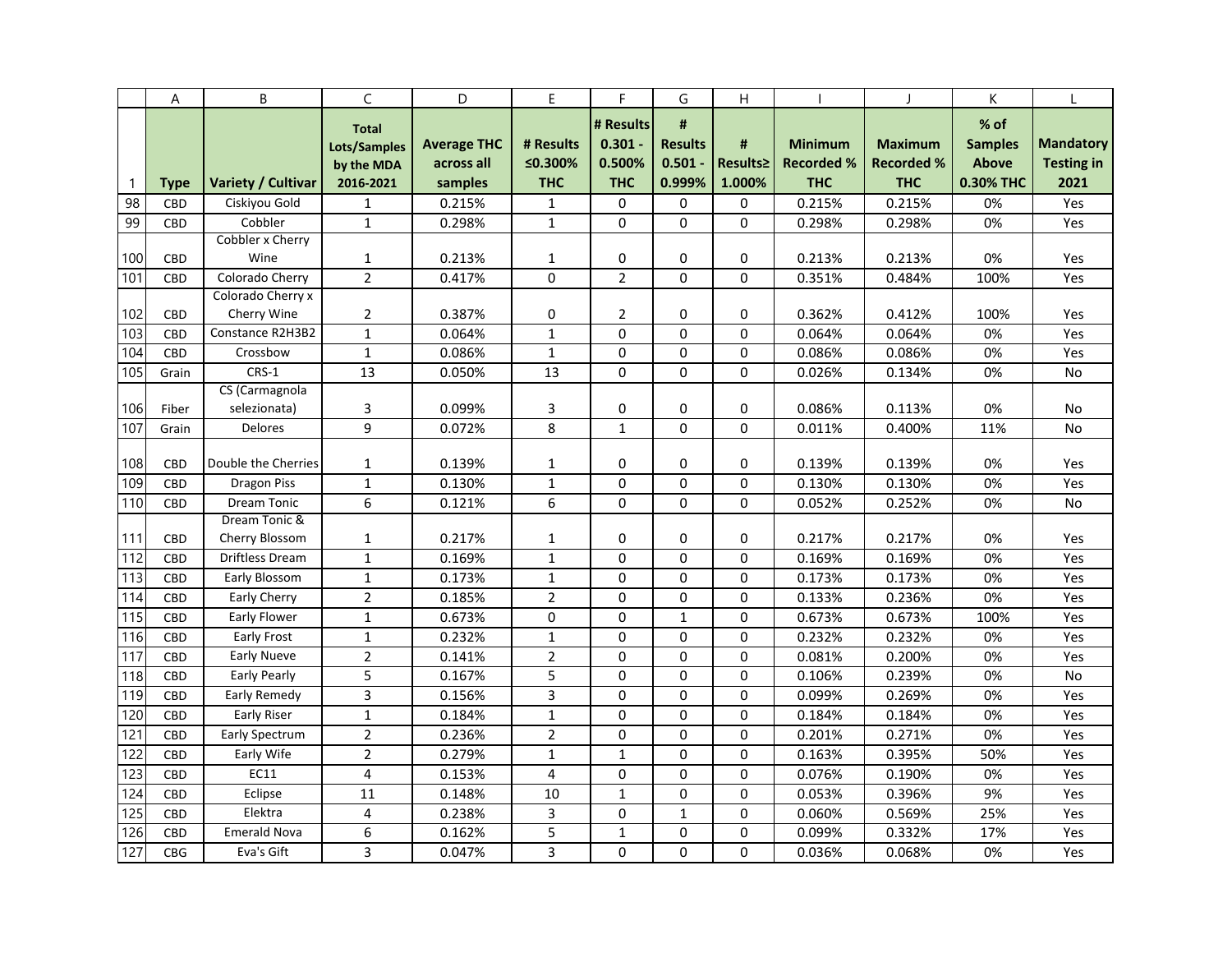|              | Α           | B                                    | $\mathsf{C}$                                            | D                                           | E                                  | F                                              | G                                          | Η                       |                                                   |                                                   | К                                                     |                                               |
|--------------|-------------|--------------------------------------|---------------------------------------------------------|---------------------------------------------|------------------------------------|------------------------------------------------|--------------------------------------------|-------------------------|---------------------------------------------------|---------------------------------------------------|-------------------------------------------------------|-----------------------------------------------|
| $\mathbf{1}$ | <b>Type</b> | Variety / Cultivar                   | <b>Total</b><br>Lots/Samples<br>by the MDA<br>2016-2021 | <b>Average THC</b><br>across all<br>samples | # Results<br>≤0.300%<br><b>THC</b> | # Results<br>$0.301 -$<br>0.500%<br><b>THC</b> | #<br><b>Results</b><br>$0.501 -$<br>0.999% | #<br>Results≥<br>1.000% | <b>Minimum</b><br><b>Recorded %</b><br><b>THC</b> | <b>Maximum</b><br><b>Recorded %</b><br><b>THC</b> | $%$ of<br><b>Samples</b><br><b>Above</b><br>0.30% THC | <b>Mandatory</b><br><b>Testing in</b><br>2021 |
| 128          | <b>CBD</b>  | Fedora 17                            | $\mathbf{1}$                                            | 0.047%                                      | 1                                  | 0                                              | 0                                          | 0                       | 0.047%                                            | 0.047%                                            | 0%                                                    | Yes                                           |
| 129          | Fiber       | Felina 32                            | 3                                                       | 0.052%                                      | 3                                  | 0                                              | $\Omega$                                   | 0                       | 0.028%                                            | 0.076%                                            | 0%                                                    | No                                            |
| 130          | CBD         | Feral                                | $\overline{2}$                                          | 0.095%                                      | $\overline{2}$                     | 0                                              | $\Omega$                                   | 0                       | 0.047%                                            | 0.142%                                            | 0%                                                    | Yes                                           |
| 131          | <b>CBD</b>  | Ferimon                              | $\mathbf{1}$                                            | 0.05%                                       | $\mathbf{1}$                       | 0                                              | $\Omega$                                   | 0                       | 0.05%                                             | 0.05%                                             | 0%                                                    | <b>No</b>                                     |
| 132          | Fiber       | Fibror 79                            | $\overline{2}$                                          | 0.045%                                      | $\overline{2}$                     | 0                                              | $\mathbf 0$                                | 0                       | 0.043%                                            | 0.046%                                            | 0%                                                    | Yes                                           |
| 133          | Grain       | <b>FINOLA</b>                        | 84                                                      | 0.120%                                      | 81                                 | $\overline{2}$                                 | $\mathbf{1}$                               | 0                       | 0.018%                                            | 0.665%                                            | 4%                                                    | No                                            |
| 134          | CBD         | First Lady                           | $\mathbf{1}$                                            | 1.510%                                      | 0                                  | 0                                              | 0                                          | $\mathbf{1}$            | 1.510%                                            | 1.510%                                            | 100%                                                  | Yes                                           |
| 135          | CBD         | First Light (FL)                     | 4                                                       | 0.158%                                      | 4                                  | 0                                              | 0                                          | 0                       | 0.054%                                            | 0.241%                                            | 0%                                                    | Yes                                           |
| 136          | <b>CBD</b>  | First Light (FL) 49                  | 5                                                       | 0.227%                                      | 4                                  | 0                                              | $\mathbf{1}$                               | 0                       | 0.076%                                            | 0.531%                                            | 20%                                                   | Yes                                           |
| 137          | <b>CBD</b>  | First Light (FL) 58                  | 5                                                       | 0.299%                                      | 3                                  | $\mathbf{1}$                                   | 1                                          | 0                       | 0.076%                                            | 0.699%                                            | 40%                                                   | Yes                                           |
| 138          | CBD         | First Light (FL) 70                  | $\overline{7}$                                          | 0.203%                                      | 5                                  | $\overline{2}$                                 | $\Omega$                                   | 0                       | 0.076%                                            | 0.449%                                            | 29%                                                   | Yes                                           |
| 139          | CBD         | First Light (FL) 71                  | 5                                                       | 0.336%                                      | $\overline{4}$                     | 0                                              | $\Omega$                                   | $\mathbf{1}$            | 0.076%                                            | 1.230%                                            | 20%                                                   | Yes                                           |
| 140          | CBD         | First Light (FL) 80                  | 9                                                       | 0.224%                                      | $\overline{7}$                     | $\mathbf{1}$                                   | $\mathbf{1}$                               | 0                       | 0.076%                                            | 0.568%                                            | 22%                                                   | Yes                                           |
| 141          | CBD         | Fortune                              | $\mathbf{1}$                                            | 0.064%                                      | $\mathbf{1}$                       | 0                                              | $\mathbf 0$                                | $\mathbf 0$             | 0.064%                                            | 0.064%                                            | 0%                                                    | Yes                                           |
| 142          | <b>CBD</b>  | <b>Frosted Lime</b>                  | $\mathbf{1}$                                            | 0.181%                                      | $\mathbf{1}$                       | 0                                              | $\Omega$                                   | 0                       | 0.181%                                            | 0.181%                                            | 0%                                                    | Yes                                           |
| 143          | Fiber       | Futura 75                            | 6                                                       | 0.244%                                      | 4                                  | $\mathbf 1$                                    | $\mathbf{1}$                               | 0                       | 0.028%                                            | 0.647%                                            | 33%                                                   | No                                            |
| 144          | CBD         | Galactic I.V.                        | $\mathbf{1}$                                            | 0.137%                                      | 1                                  | 0                                              | $\Omega$                                   | 0                       | 0.137%                                            | 0.137%                                            | 0%                                                    | Yes                                           |
| 145          | CBD         | Galactic x Illinois                  | $\mathbf{1}$                                            | 0.271%                                      | $\mathbf{1}$                       | $\Omega$                                       | $\Omega$                                   | 0                       | 0.271%                                            | 0.271%                                            | 0%                                                    | Yes                                           |
| 146          | CBD         | Gatsby                               | $\mathbf{1}$                                            | 0.186%                                      | 1                                  | 0                                              | $\mathbf 0$                                | 0                       | 0.186%                                            | 0.186%                                            | 0%                                                    | Yes                                           |
| 147          | <b>CBD</b>  | GNO                                  | $\mathbf{1}$                                            | 0.105%                                      | $\mathbf{1}$                       | $\Omega$                                       | $\Omega$                                   | 0                       | 0.105%                                            | 0.105%                                            | 0%                                                    | Yes                                           |
| 148          | CBD         | Gold Hill                            | $\overline{2}$                                          | 0.344%                                      | $\mathbf{1}$                       | 0                                              | $\mathbf{1}$                               | 0                       | 0.134%                                            | 0.553%                                            | 50%                                                   | Yes                                           |
| 149          | <b>CBD</b>  | Golden Cherry                        | 3                                                       | 0.345%                                      | $\Omega$                           | 3                                              | $\Omega$                                   | 0                       | 0.333%                                            | 0.353%                                            | 100%                                                  | Yes                                           |
| 150          | CBD         | Gonzo                                | $\mathbf{1}$                                            | 0.14%                                       | $\mathbf{1}$                       | 0                                              | $\Omega$                                   | 0                       | 0.14%                                             | 0.14%                                             | 0%                                                    | Yes                                           |
| 151          | <b>CBD</b>  | Gooey Louie                          | $\overline{2}$                                          | 0.353%                                      | $\mathbf 0$                        | $\overline{2}$                                 | $\mathbf 0$                                | 0                       | 0.353%                                            | 0.353%                                            | 100%                                                  | Yes                                           |
| 152          | Grain       | Grandi                               | 14                                                      | 0.204%                                      | 11                                 | $\mathbf 1$                                    | $\overline{2}$                             | 0                       | 0.018%                                            | 0.768%                                            | 21%                                                   | No                                            |
| 153          | CBD         | Grapefruit                           | $\overline{2}$                                          | 0.159%                                      | $\overline{2}$                     | 0                                              | 0                                          | 0                       | 0.098%                                            | 0.220%                                            | 0%                                                    | Yes                                           |
| 154          | CBD         | Green Lightning                      | $\overline{2}$                                          | 0.137%                                      | 2                                  | 0                                              | $\Omega$                                   | 0                       | 0.054%                                            | 0.220%                                            | 0%                                                    | Yes                                           |
| 155          | CBD         | H4                                   | 3                                                       | 1.547%                                      | 0                                  | 0                                              | 0                                          | 3                       | 1.140%                                            | 1.880%                                            | 100%                                                  | Yes                                           |
| 156          | <b>CBG</b>  | H5 CBG                               | 3                                                       | 0.220%                                      | $\overline{2}$                     | $\mathbf{1}$                                   | $\Omega$                                   | 0                       | 0.127%                                            | 0.338%                                            | 33%                                                   | Yes                                           |
| 157          | Fiber       | HanMa                                | $\overline{2}$                                          | 0.716%                                      | $\mathbf 0$                        | 0                                              | $\overline{2}$                             | 0                       | 0.650%                                            | 0.782%                                            | 100%                                                  | Yes                                           |
| 158          | CBD         | Harley Tsu                           | 4                                                       | 2.656%                                      | $\mathbf{1}$                       | 0                                              | $\Omega$                                   | 3                       | 0.294%                                            | 4.770%                                            | 75%                                                   | Yes                                           |
| 159          | CBD         | Harley Tsu x Pheno<br>$\overline{2}$ | $\mathbf{1}$                                            | 0.798%                                      | 0                                  | 0                                              | $\mathbf 1$                                | 0                       | 0.798%                                            | 0.798%                                            | 100%                                                  | Yes                                           |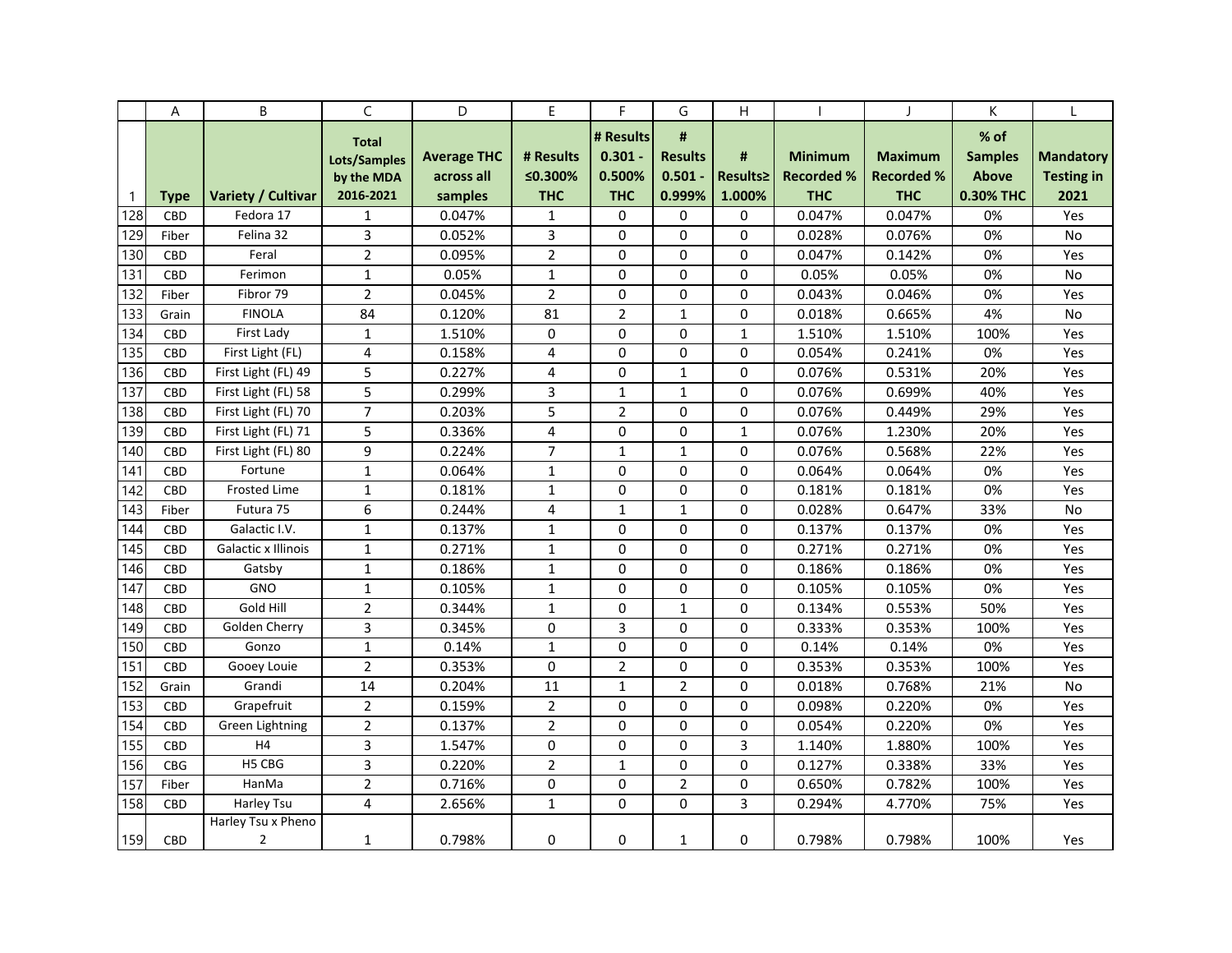|              | A          | B                         | C               | D                  | E              | F              | G              | H            |                   | $\mathbf{I}$      | K              |                   |
|--------------|------------|---------------------------|-----------------|--------------------|----------------|----------------|----------------|--------------|-------------------|-------------------|----------------|-------------------|
|              |            |                           | <b>Total</b>    |                    |                | # Results      | #              |              |                   |                   | $%$ of         |                   |
|              |            |                           | Lots/Samples    | <b>Average THC</b> | # Results      | $0.301 -$      | <b>Results</b> | #            | <b>Minimum</b>    | <b>Maximum</b>    | <b>Samples</b> | <b>Mandatory</b>  |
|              |            |                           | by the MDA      | across all         | ≤0.300%        | 0.500%         | $0.501 -$      | Results≥     | <b>Recorded %</b> | <b>Recorded %</b> | <b>Above</b>   | <b>Testing in</b> |
| $\mathbf{1}$ | Type       | <b>Variety / Cultivar</b> | 2016-2021       | samples            | <b>THC</b>     | <b>THC</b>     | 0.999%         | 1.000%       | <b>THC</b>        | <b>THC</b>        | 0.30% THC      | 2021              |
|              |            | Harley Tsu x Sour         |                 |                    |                |                |                |              |                   |                   |                |                   |
| 160          | CBD        | <b>Tsu 29</b>             | 1               | 0.316%             | 0              | 1              | 0              | $\Omega$     | 0.316%            | 0.316%            | 100%           | Yes               |
| 161          | CBD        | Haute Wife                | $\mathbf{1}$    | 0.070%             | $\mathbf{1}$   | $\Omega$       | $\Omega$       | $\Omega$     | 0.070%            | 0.070%            | 0%             | Yes               |
| 162          | <b>CBD</b> | Hawaiian Haze             | 17              | 0.209%             | 13             | $\overline{2}$ | $\overline{2}$ | $\Omega$     | 0.040%            | 0.750%            | 24%            | Yes               |
|              |            |                           |                 |                    |                |                |                |              |                   |                   |                |                   |
| 163          | <b>CBD</b> | <b>Hawthorne Express</b>  | $\overline{2}$  | 0.378%             | 0              | 1              | $\mathbf{1}$   | 0            | 0.308%            | 0.447%            | 100%           | Yes               |
| 164          | CBD        | Heavenly                  | 5               | 0.104%             | 5              | 0              | $\Omega$       | $\Omega$     | 0.057%            | 0.190%            | 0%             | No                |
| 165          | Fiber      | Helena                    | $\overline{4}$  | 0.045%             | 4              | 0              | $\Omega$       | 0            | 0.028%            | 0.076%            | 0%             | No                |
| 166          | <b>CBD</b> | Hempress II               | 8               | 0.379%             | 3              | 4              | $\mathbf{1}$   | 0            | 0.114%            | 0.781%            | 63%            | Yes               |
| 167          | Grain      | Henola                    | $\mathbf{1}$    | 0.023%             | $\mathbf{1}$   | 0              | 0              | 0            | 0.023%            | 0.023%            | 0%             | No                |
| 168          | <b>CBD</b> | HH                        | $\mathbf{1}$    | 0.149%             | $\mathbf{1}$   | 0              | $\Omega$       | 0            | 0.149%            | 0.149%            | 0%             | Yes               |
| 169          | <b>CBD</b> | <b>Hot Blonde</b>         | 13              | 0.165%             | 11             | $\overline{2}$ | $\mathbf 0$    | $\Omega$     | 0.034%            | 0.336%            | 15%            | Yes               |
| 170          | CBD        | Hybrid #2                 | $\mathbf{1}$    | 0.239%             | $\mathbf{1}$   | 0              | 0              | $\Omega$     | 0.239%            | 0.239%            | 0%             | Yes               |
| 171          | <b>CBD</b> | Hybrid #5                 | $\overline{2}$  | 0.239%             | $\overline{2}$ | 0              | $\mathbf 0$    | 0            | 0.239%            | 0.239%            | 0%             | Yes               |
| 172          | CBD        | Hybrid #9                 | $\mathbf 1$     | 0.239%             | $\mathbf{1}$   | $\mathbf 0$    | $\mathbf 0$    | 0            | 0.239%            | 0.239%            | 0%             | Yes               |
| 173          | <b>CBG</b> | Janet                     | $\overline{2}$  | 0.370%             | $\mathbf{1}$   | 0              | $\mathbf{1}$   | 0            | 0.047%            | 0.692%            | 50%            | Yes               |
| 174          | Grain      | Joey                      | 13              | 0.034%             | 13             | $\mathbf 0$    | 0              | 0            | 0.011%            | 0.061%            | 0%             | No                |
| 175          | CBD        | Juicy Fruit               | $\overline{4}$  | 0.187%             | 4              | 0              | 0              | $\mathbf 0$  | 0.153%            | 0.257%            | 0%             | Yes               |
| 176          | <b>CBD</b> | Jupiter Midwest           | 23              | 0.220%             | 18             | 3              | $\overline{2}$ | $\Omega$     | 0.071%            | 0.568%            | 22%            | Yes               |
| 177          | CBD        | Jupiter x Lifter          | $\mathbf{1}$    | 0.055%             | $\mathbf{1}$   | 0              | $\mathbf 0$    | 0            | 0.055%            | 0.055%            | 0%             | Yes               |
| 178          | Grain      | Katani                    | $\overline{16}$ | 0.081%             | 16             | 0              | $\mathbf 0$    | $\mathbf 0$  | 0.013%            | 0.213%            | 0%             | No                |
| 179          | <b>CBD</b> | <b>KIR</b>                | $\mathbf{1}$    | 0.298%             | $\mathbf{1}$   | 0              | $\mathbf 0$    | 0            | 0.298%            | 0.298%            | 0%             | Yes               |
| 180          | <b>CBD</b> | Kiva Rock                 | $\mathbf{1}$    | 0.243%             | $\mathbf{1}$   | $\mathbf 0$    | $\mathbf 0$    | 0            | 0.243%            | 0.243%            | 0%             | Yes               |
| 181          | CBD        | <b>KLR #3</b>             | $\mathbf{1}$    | 0.141%             | $\mathbf 1$    | 0              | $\mathbf 0$    | 0            | 0.141%            | 0.141%            | 0%             | Yes               |
| 182          | <b>CBD</b> | KLR#1                     | $\mathbf{1}$    | 0.168%             | $\mathbf{1}$   | 0              | $\mathbf 0$    | 0            | 0.168%            | 0.168%            | 0%             | Yes               |
| 183          | CBD        | KLR#5                     | $\mathbf{1}$    | 0.277%             | $\mathbf{1}$   | 0              | $\mathbf 0$    | 0            | 0.277%            | 0.277%            | 0%             | Yes               |
| 184          | CBD        | Kris Kringle              | $\mathbf{1}$    | 0.158%             | $\mathbf{1}$   | 0              | 0              | 0            | 0.158%            | 0.158%            | 0%             | Yes               |
| 185          | <b>CBD</b> | LAF1                      | $\mathbf{1}$    | 0.040%             | $\mathbf{1}$   | $\mathbf 0$    | 0              | $\Omega$     | 0.040%            | 0.040%            | 0%             | Yes               |
| 186          | CBD        | LAF <sub>2</sub>          | $\mathbf{1}$    | 0.300%             | 1              | $\mathbf 0$    | 0              | 0            | 0.300%            | 0.300%            | 0%             | Yes               |
| 187          | CBD        | LAF3                      | $\mathbf{1}$    | 0.248%             | $\mathbf 1$    | 0              | 0              | $\mathbf 0$  | 0.248%            | 0.248%            | 0%             | Yes               |
| 188          | CBD        | LAF4                      | 3               | 0.111%             | 3              | 0              | $\mathbf 0$    | 0            | 0.085%            | 0.145%            | 0%             | Yes               |
| 189          | <b>CBG</b> | Lavender                  | $\mathbf 1$     | 0.137%             | $\mathbf 1$    | $\Omega$       | $\Omega$       | 0            | 0.137%            | 0.137%            | 0%             | Yes               |
| 190          | CBD        | Libido                    | $\mathbf{1}$    | 0.160%             | $\mathbf{1}$   | 0              | 0              | 0            | 0.160%            | 0.160%            | 0%             | Yes               |
| 191          | CBD        | Lifter                    | 43              | 0.260%             | 32             | 6              | 4              | $\mathbf{1}$ | 0.057%            | 1.170%            | 26%            | Yes               |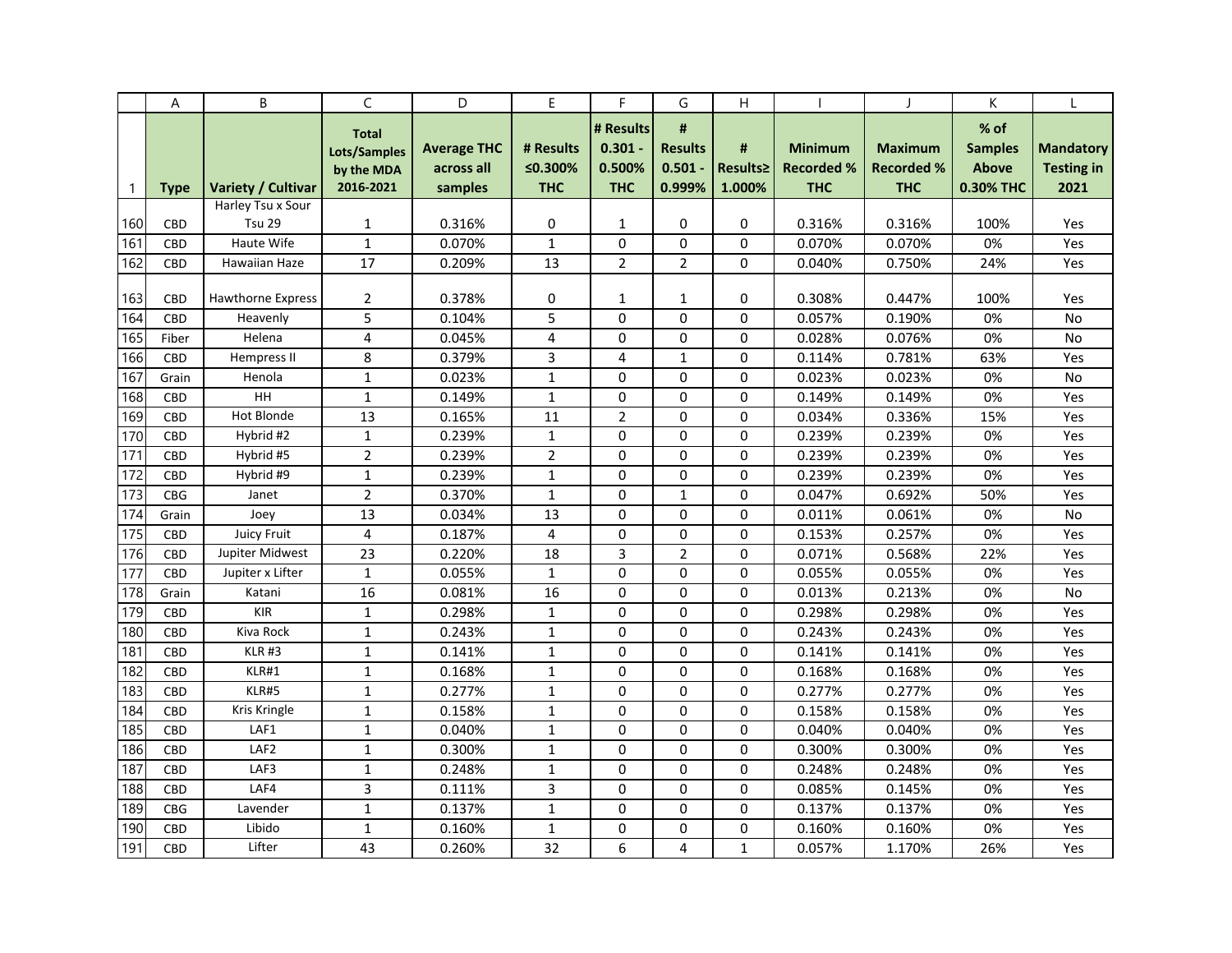|                 | Α           | B                         | C              | D                  | E              | F              | G              | Н            |                   |                   | K              |                   |
|-----------------|-------------|---------------------------|----------------|--------------------|----------------|----------------|----------------|--------------|-------------------|-------------------|----------------|-------------------|
|                 |             |                           | <b>Total</b>   |                    |                | # Results      | #              |              |                   |                   | % of           |                   |
|                 |             |                           | Lots/Samples   | <b>Average THC</b> | # Results      | $0.301 -$      | <b>Results</b> | #            | <b>Minimum</b>    | <b>Maximum</b>    | <b>Samples</b> | <b>Mandatory</b>  |
|                 |             |                           | by the MDA     | across all         | ≤0.300%        | 0.500%         | $0.501 -$      | Results≥     | <b>Recorded %</b> | <b>Recorded %</b> | <b>Above</b>   | <b>Testing in</b> |
| $\mathbf{1}$    | <b>Type</b> | <b>Variety / Cultivar</b> | 2016-2021      | samples            | <b>THC</b>     | <b>THC</b>     | 0.999%         | 1.000%       | <b>THC</b>        | <b>THC</b>        | 0.30% THC      | 2021              |
| 192             | CBD         | Lifter x Lifter           | $\mathbf{1}$   | 0.054%             | 1              | 0              | 0              | 0            | 0.054%            | 0.054%            | 0%             | Yes               |
| 193             | CBD         | Lime                      | 3              | 1.547%             | $\Omega$       | 0              | $\Omega$       | 3            | 1.140%            | 1.880%            | 100%           | Yes               |
| 194             | CBD         | Line A                    | $\mathbf{1}$   | 5.497%             | 0              | 0              | 0              | $\mathbf{1}$ | 5.497%            | 5.497%            | 100%           | Yes               |
| 195             | <b>CBD</b>  | Line B                    | $\mathbf{1}$   | 2.623%             | 0              | $\Omega$       | $\mathbf 0$    | $\mathbf{1}$ | 2.623%            | 2.623%            | 100%           | Yes               |
| 196             | CBD         | Line C                    | $\mathbf{1}$   | 0.277%             | $\mathbf{1}$   | 0              | $\Omega$       | $\Omega$     | 0.277%            | 0.277%            | 0%             | Yes               |
| 197             | <b>CBD</b>  | Line D                    | $\mathbf{1}$   | 2.780%             | $\Omega$       | $\Omega$       | $\Omega$       | $\mathbf{1}$ | 2.780%            | 2.780%            | 100%           | Yes               |
| 198             | <b>CBD</b>  | Line E                    | $\mathbf{1}$   | 1.976%             | $\Omega$       | $\Omega$       | $\Omega$       | $\mathbf{1}$ | 1.976%            | 1.976%            | 100%           | Yes               |
| 199             | CBD         | M1                        | $\mathbf{1}$   | 0.044%             | $\mathbf{1}$   | $\Omega$       | $\Omega$       | $\Omega$     | 0.044%            | 0.044%            | 0%             | Yes               |
| 200             | <b>CBD</b>  | Magic Bullet              | $\overline{7}$ | 0.154%             | $\overline{7}$ | 0              | $\Omega$       | 0            | 0.072%            | 0.294%            | 0%             | <b>No</b>         |
| 20 <sup>2</sup> | CBD         | Mahkato                   | 27             | 0.095%             | 25             | $\overline{2}$ | $\mathbf 0$    | 0            | 0.025%            | 0.432%            | 7%             | Yes               |
| 202             | CBD         | Master Kush               | $\mathbf{1}$   | 0.032%             | $\mathbf{1}$   | 0              | $\Omega$       | 0            | 0.032%            | 0.032%            | 0%             | Yes               |
| 203             | <b>CBG</b>  | Matterhorn                | 15             | 0.032%             | 15             | 0              | $\Omega$       | 0            | 0.003%            | 0.144%            | 0%             | No                |
| 204             | <b>CBD</b>  | Maverick                  | $\mathbf{1}$   | 0.28%              | $\mathbf{1}$   | $\Omega$       | $\Omega$       | $\Omega$     | 0.28%             | 0.28%             | 0%             | Yes               |
| 205             | <b>CBD</b>  | Merlot                    | 5              | 0.152%             | 5              | 0              | 0              | $\Omega$     | 0.133%            | 0.202%            | 0%             | No                |
| 206             | CBD         | Midwest                   | 3              | 0.242%             | $\overline{2}$ | $\mathbf{1}$   | $\mathbf 0$    | 0            | 0.160%            | 0.355%            | 33%            | Yes               |
| 207             | CBD         | Midwest Mother            | 3              | 0.246%             | 2              | 0              | $\mathbf{1}$   | $\Omega$     | 0.096%            | 0.536%            | 33%            | Yes               |
| 208             | <b>CBD</b>  | MinneCherry               | $\mathbf{1}$   | 0.084%             | $\mathbf{1}$   | 0              | $\Omega$       | $\Omega$     | 0.084%            | 0.084%            | 0%             | Yes               |
| 209             | <b>CBD</b>  | Minnesota Mother          | 8              | 0.176%             | $\overline{7}$ | $\mathbf{1}$   | $\mathbf 0$    | $\Omega$     | 0.039%            | 0.363%            | 13%            | Yes               |
| 210             | CBD         | Minnesota Prairie         | 8              | 0.100%             | 8              | 0              | $\Omega$       | $\Omega$     | 0.048%            | 0.214%            | 0%             | No                |
|                 |             | Mint Blueberry            |                |                    |                |                |                |              |                   |                   |                |                   |
| 211             | <b>CBD</b>  | Kush                      | $\overline{2}$ | 0.146%             | 2              | 0              | 0              | 0            | 0.093%            | 0.198%            | 0%             | Yes               |
| 212             | <b>CBD</b>  | <b>MN Cherry</b>          | $\overline{2}$ | 0.304%             | $\mathbf 1$    | $\mathbf{1}$   | $\Omega$       | $\Omega$     | 0.293%            | 0.314%            | 50%            | Yes               |
| 213             | <b>CBD</b>  | Monica                    | $\mathbf{1}$   | 0.030%             | $\mathbf{1}$   | 0              | $\Omega$       | 0            | 0.030%            | 0.030%            | 0%             | Yes               |
| 214             | <b>CBD</b>  | Mother                    | $\mathbf{1}$   | 0.350%             | 0              | $\mathbf{1}$   | $\mathbf 0$    | 0            | 0.350%            | 0.350%            | 100%           | Yes               |
| 215             | <b>CBG</b>  | <b>Mountain Blizzard</b>  | 3              | 0.270%             | $\mathbf{1}$   | $\overline{2}$ | $\Omega$       | 0            | 0.128%            | 0.368%            | 67%            | Yes               |
| 216             | <b>CBD</b>  | <b>Mountain Mango</b>     | 44             | 0.133%             | 39             | 5              | $\Omega$       | 0            | 0.025%            | 0.402%            | 11%            | Yes               |
| 217             | <b>CBD</b>  | Multiple                  | $\mathbf{1}$   | 1.380%             | 0              | 0              | $\mathbf 0$    | $\mathbf{1}$ | 1.380%            | 1.380%            | 100%           | Yes               |
| 218             | CBD         | <b>Nepalese Tonic</b>     | 1              | 0.168%             | $\mathbf{1}$   | 0              | $\Omega$       | 0            | 0.168%            | 0.168%            | 0%             | Yes               |
| 219             | CBD         | New Cherry                | $\mathbf{1}$   | 0.106%             | 1              | 0              | 0              | 0            | 0.106%            | 0.106%            | 0%             | Yes               |
| 220             | CBD         | Nightingale               | 10             | 0.953%             | 5              | $\mathbf{1}$   | $\mathbf{1}$   | 3            | 0.045%            | 3.160%            | 50%            | Yes               |
| 221             | <b>CBD</b>  | Northern Pipeline         | $\overline{2}$ | 0.137%             | $\overline{2}$ | 0              | 0              | $\Omega$     | 0.080%            | 0.193%            | 0%             | Yes               |
| 222             | <b>CBD</b>  | Nuclear Tsunami           | $\mathbf{1}$   | 0.104%             | $\mathbf 1$    | 0              | $\mathbf 0$    | 0            | 0.104%            | 0.104%            | 0%             | Yes               |
| 223             | <b>CBD</b>  | Nueva                     | 1              | 0.322%             | 0              | $\mathbf{1}$   | 0              | $\Omega$     | 0.322%            | 0.322%            | 100%           | Yes               |
| 224             | <b>CBD</b>  | OGCS1                     | $\overline{2}$ | 0.251%             | $\mathbf{1}$   | $\mathbf{1}$   | $\Omega$       | 0            | 0.160%            | 0.341%            | 50%            | Yes               |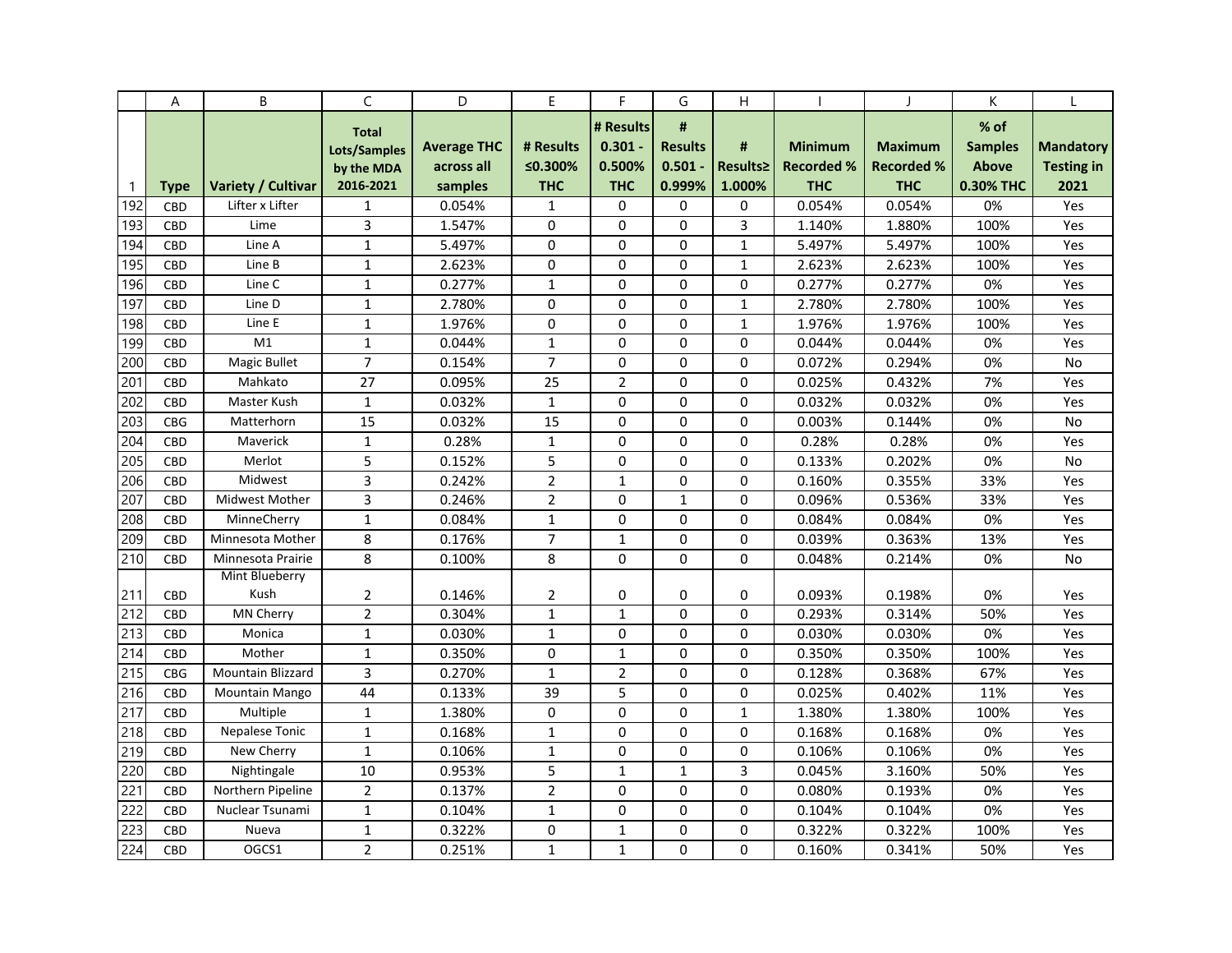|              | Α          | B                         | C                                                       | D                                           | E                                  | F                                              | G                                          | H                       |                                                   | $\mathbf{I}$                                      | К                                                     |                                               |
|--------------|------------|---------------------------|---------------------------------------------------------|---------------------------------------------|------------------------------------|------------------------------------------------|--------------------------------------------|-------------------------|---------------------------------------------------|---------------------------------------------------|-------------------------------------------------------|-----------------------------------------------|
| $\mathbf{1}$ | Type       | Variety / Cultivar        | <b>Total</b><br>Lots/Samples<br>by the MDA<br>2016-2021 | <b>Average THC</b><br>across all<br>samples | # Results<br>≤0.300%<br><b>THC</b> | # Results<br>$0.301 -$<br>0.500%<br><b>THC</b> | #<br><b>Results</b><br>$0.501 -$<br>0.999% | #<br>Results≥<br>1.000% | <b>Minimum</b><br><b>Recorded %</b><br><b>THC</b> | <b>Maximum</b><br><b>Recorded %</b><br><b>THC</b> | $%$ of<br><b>Samples</b><br><b>Above</b><br>0.30% THC | <b>Mandatory</b><br><b>Testing in</b><br>2021 |
| 225          | <b>CBG</b> | Opulent                   | $\overline{2}$                                          | 0.207%                                      | 1                                  | 1                                              | 0                                          | 0                       | 0.034%                                            | 0.379%                                            | 50%                                                   | Yes                                           |
| 226          | CBD        | Orange Peel               | $\mathbf{1}$                                            | 0.254%                                      | $\mathbf{1}$                       | 0                                              | $\mathbf 0$                                | $\mathbf 0$             | 0.254%                                            | 0.254%                                            | 0%                                                    | Yes                                           |
| 227          | CBD        | Oregon CBD                | 3                                                       | 0.165%                                      | $\overline{2}$                     | $\mathbf{1}$                                   | 0                                          | $\Omega$                | 0.046%                                            | 0.362%                                            | 33%                                                   | Yes                                           |
| 228          | <b>CBG</b> | Oregon CBG                | $\mathbf{1}$                                            | 0.090%                                      | $\mathbf 1$                        | 0                                              | $\mathbf 0$                                | 0                       | 0.090%                                            | 0.090%                                            | 0%                                                    | Yes                                           |
| 229          | CBD        | Oregon Cherry             | 21                                                      | 0.850%                                      | 6                                  | $\mathbf{1}$                                   | 8                                          | 6                       | 0.080%                                            | 3.160%                                            | 71%                                                   | Yes                                           |
| 230          | CBD        | Oregon Cherry x<br>Abacus | $\overline{2}$                                          | 0.399%                                      | 1                                  | 0                                              | $\mathbf{1}$                               | 0                       | 0.235%                                            | 0.562%                                            | 50%                                                   | Yes                                           |
|              |            | Oregon Cherry x<br>Lifter |                                                         |                                             |                                    | 0                                              | 0                                          | 0                       |                                                   |                                                   |                                                       |                                               |
| 231<br>232   | CBD<br>CBD | Other                     | 1<br>$\overline{2}$                                     | 0.060%<br>0.064%                            | 1<br>$\overline{2}$                | $\Omega$                                       | $\Omega$                                   | $\Omega$                | 0.060%<br>0.060%                                  | 0.060%<br>0.068%                                  | 0%<br>0%                                              | Yes<br>Yes                                    |
| 233          | <b>CBD</b> | Otto Cherry<br>Sweetened  | $\mathbf{1}$                                            | 0.088%                                      | $\mathbf{1}$                       | 0                                              | 0                                          | 0                       | 0.088%                                            | 0.088%                                            | 0%                                                    | Yes                                           |
| 234          | CBD        | Otto Franklin             | 3                                                       | 0.096%                                      | 3                                  | 0                                              | $\Omega$                                   | $\Omega$                | 0.090%                                            | 0.103%                                            | 0%                                                    | Yes                                           |
| 235          | <b>CBD</b> | Otto II                   | 11                                                      | 0.589%                                      | 5                                  | 3                                              | 0                                          | 3                       | 0.111%                                            | 1.880%                                            | 55%                                                   | Yes                                           |
| 236          | CBD        | Otto II Stout             | $\overline{4}$                                          | 0.130%                                      | 4                                  | 0                                              | $\mathbf 0$                                | 0                       | 0.06%                                             | 0.20%                                             | 0%                                                    | Yes                                           |
| 237          | CBD        | Otto II x BaOx            | 4                                                       | 0.120%                                      | 4                                  | $\mathbf 0$                                    | 0                                          | 0                       | 0.012%                                            | 0.263%                                            | 0%                                                    | Yes                                           |
| 238          | CBD        | Otto II x Cherry          | $\mathbf{1}$                                            | 0.155%                                      | $\mathbf{1}$                       | $\mathbf 0$                                    | $\Omega$                                   | 0                       | 0.155%                                            | 0.155%                                            | 0%                                                    | Yes                                           |
| 239          | CBD        | Otto Stout                | $\overline{4}$                                          | 0.181%                                      | 3                                  | 0                                              | $\mathbf{1}$                               | $\mathbf 0$             | 0.049%                                            | 0.553%                                            | 25%                                                   | Yes                                           |
| 240          | CBD        | Patriot                   | $\mathbf{1}$                                            | 0.070%                                      | $\mathbf{1}$                       | 0                                              | $\Omega$                                   | 0                       | 0.070%                                            | 0.070%                                            | 0%                                                    | Yes                                           |
| 241          | Grain      | Picolo                    | 5                                                       | 0.051%                                      | 5                                  | $\mathbf 0$                                    | $\mathbf 0$                                | 0                       | 0.023%                                            | 0.081%                                            | 0%                                                    | No                                            |
| 242          | <b>CBD</b> | Pine Berry                | $\mathbf{1}$                                            | 0.075%                                      | $\mathbf{1}$                       | 0                                              | $\Omega$                                   | $\Omega$                | 0.075%                                            | 0.075%                                            | 0%                                                    | Yes                                           |
| 243          | CBD        | Plain Jane                | $\mathbf{1}$                                            | 0.137%                                      | $\mathbf 1$                        | 0                                              | 0                                          | $\Omega$                | 0.137%                                            | 0.137%                                            | 0%                                                    | Yes                                           |
| 244          | <b>CBD</b> | Prairie Delight           | $\mathbf{1}$                                            | 0.116%                                      | $\mathbf{1}$                       | 0                                              | $\Omega$                                   | 0                       | 0.116%                                            | 0.116%                                            | 0%                                                    | Yes                                           |
| 245          | CBD        | <b>Purple Cherry</b>      | $\mathbf 1$                                             | 0.184%                                      | $\mathbf 1$                        | 0                                              | $\mathbf 0$                                | 0                       | 0.184%                                            | 0.184%                                            | 0%                                                    | Yes                                           |
| 246          | <b>CBD</b> | Purple Cowboy             | $\overline{2}$                                          | 0.279%                                      | $\mathbf{1}$                       | $\mathbf{1}$                                   | $\Omega$                                   | 0                       | 0.169%                                            | 0.388%                                            | 50%                                                   | Yes                                           |
| 247          | CBD        | Purple Oregon<br>Cherry   | 1                                                       | 0.191%                                      | 1                                  | 0                                              | 0                                          | $\Omega$                | 0.191%                                            | 0.191%                                            | 0%                                                    | Yes                                           |
| 248          | <b>CBD</b> | Queen Dream               | 12                                                      | 0.183%                                      | 10                                 | $\mathbf{1}$                                   | $\mathbf{1}$                               | $\Omega$                | 0.073%                                            | 0.628%                                            | 17%                                                   | Yes                                           |
| 249          | <b>CBD</b> | Quick Kush                | 11                                                      | 0.140%                                      | 10                                 | $\mathbf{1}$                                   | $\Omega$                                   | 0                       | 0.040%                                            | 0.330%                                            | 9%                                                    | Yes                                           |
| 250          | CBD        | Randy                     | $\mathbf{1}$                                            | 0.099%                                      | $\mathbf{1}$                       | 0                                              | 0                                          | 0                       | 0.099%                                            | 0.099%                                            | 0%                                                    | Yes                                           |
| 251          | <b>CBD</b> | Red Bordeaux              | $\overline{2}$                                          | 0.100%                                      | $\overline{2}$                     | $\mathbf 0$                                    | $\Omega$                                   | 0                       | 0.090%                                            | 0.110%                                            | 0%                                                    | Yes                                           |
| 252          | <b>CBD</b> | <b>Red Kross</b>          | $\overline{2}$                                          | 0.413%                                      | 0                                  | $\overline{2}$                                 | 0                                          | 0                       | 0.376%                                            | 0.45%                                             | 100%                                                  | Yes                                           |
| 253          | CBD        | <b>Red Robin</b>          | $\mathbf{1}$                                            | 0.183%                                      | $\mathbf{1}$                       | $\Omega$                                       | $\Omega$                                   | 0                       | 0.183%                                            | 0.183%                                            | 0%                                                    | Yes                                           |
| 254          | CBD        | Remedy                    | $\mathbf{1}$                                            | 0.095%                                      | $\mathbf 1$                        | $\mathbf 0$                                    | $\mathbf 0$                                | 0                       | 0.095%                                            | 0.095%                                            | 0%                                                    | Yes                                           |
| 255          | CBD        | Remission                 | 6                                                       | 0.120%                                      | 6                                  | 0                                              | $\mathbf 0$                                | 0                       | 0.076%                                            | 0.135%                                            | 0%                                                    | No                                            |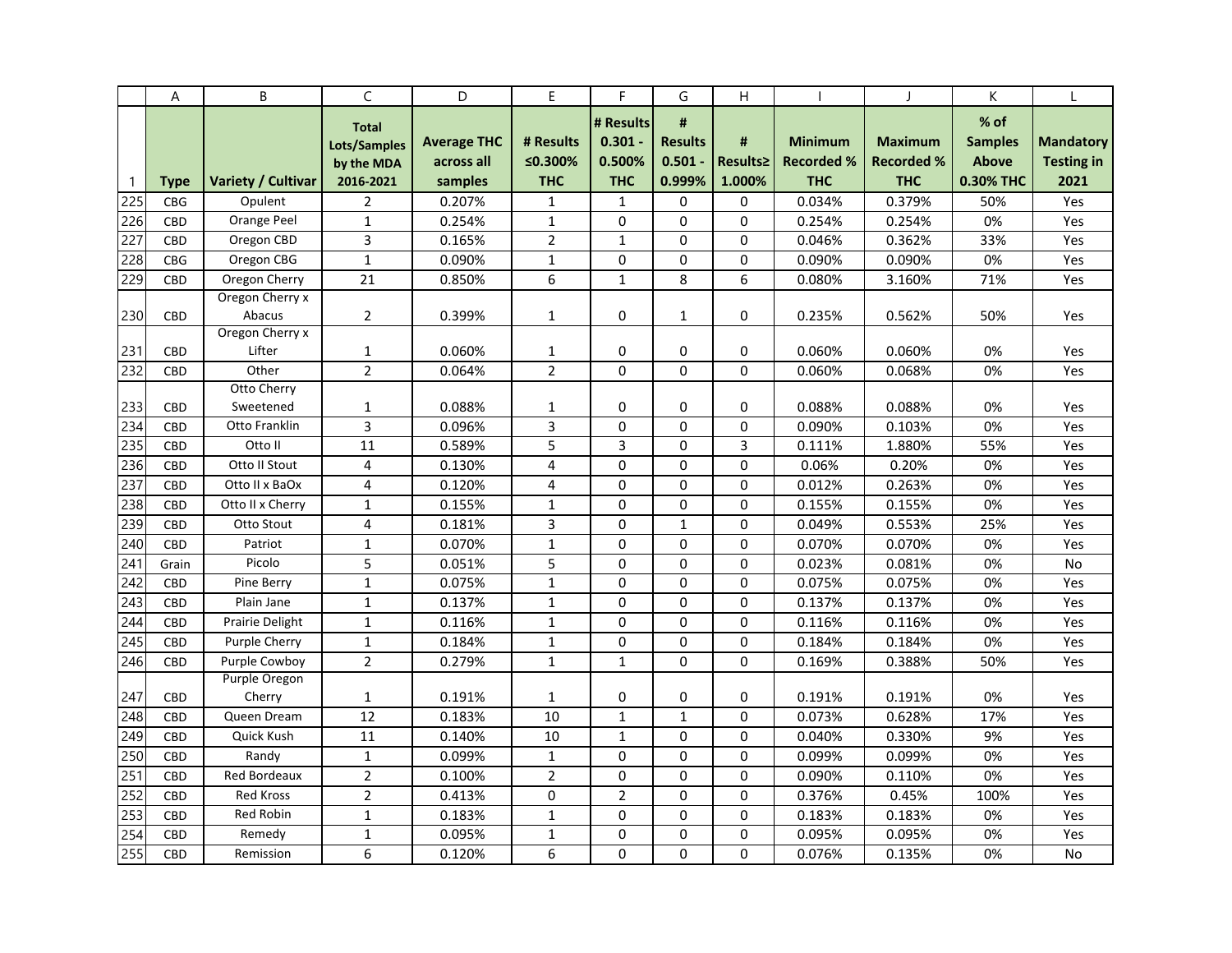|                  | Α          | B                         | C              | D                  | E              | F              | G              | Η            |                   | $\mathbf{I}$      | K              |                   |
|------------------|------------|---------------------------|----------------|--------------------|----------------|----------------|----------------|--------------|-------------------|-------------------|----------------|-------------------|
|                  |            |                           | <b>Total</b>   |                    |                | # Results      | #              |              |                   |                   | % of           |                   |
|                  |            |                           | Lots/Samples   | <b>Average THC</b> | # Results      | $0.301 -$      | <b>Results</b> | #            | <b>Minimum</b>    | <b>Maximum</b>    | <b>Samples</b> | <b>Mandatory</b>  |
|                  |            |                           | by the MDA     | across all         | ≤0.300%        | 0.500%         | $0.501 -$      | Results≥     | <b>Recorded %</b> | <b>Recorded %</b> | <b>Above</b>   | <b>Testing in</b> |
| $\mathbf{1}$     | Type       | <b>Variety / Cultivar</b> | 2016-2021      | samples            | <b>THC</b>     | <b>THC</b>     | 0.999%         | 1.000%       | <b>THC</b>        | <b>THC</b>        | 0.30% THC      | 2021              |
| 256              | CBD        | <b>Rhubarb Pie</b>        | 10             | 0.153%             | 9              | $\mathbf{1}$   | 0              | 0            | 0.067%            | 0.364%            | 10%            | Yes               |
| 257              | <b>CBD</b> | Ringo's Gift              | 3              | 0.347%             | $\overline{2}$ | 0              | 1              | 0            | 0.179%            | 0.587%            | 33%            | Yes               |
| 258              | <b>CBD</b> | Ringo's Rock              | $\mathbf{1}$   | 0.295%             | $\mathbf{1}$   | 0              | $\mathbf 0$    | $\Omega$     | 0.295%            | 0.295%            | 0%             | Yes               |
| 259              | CBD        | <b>RN13</b>               | $\mathbf{1}$   | 0.302%             | $\Omega$       | $\mathbf{1}$   | $\Omega$       | $\Omega$     | 0.302%            | 0.302%            | 100%           | Yes               |
| 260              | <b>CBD</b> | <b>Rocket Fuel</b>        | $\mathbf 1$    | 0.144%             | $\mathbf{1}$   | 0              | $\mathbf 0$    | 0            | 0.144%            | 0.144%            | 0%             | Yes               |
| 261              | <b>CBD</b> | Rosella                   | $\overline{2}$ | 0.339%             | $\mathbf{1}$   | $\mathbf{1}$   | 0              | 0            | 0.272%            | 0.405%            | 50%            | Yes               |
| 262              | <b>CBD</b> | Row 1                     | $\mathbf{1}$   | 0.337%             | 0              | $\mathbf{1}$   | $\mathbf 0$    | $\Omega$     | 0.337%            | 0.337%            | 100%           | Yes               |
| 263              | <b>CBD</b> | Row 2                     | $\mathbf{1}$   | 0.367%             | $\mathbf 0$    | $\mathbf{1}$   | $\mathbf 0$    | $\Omega$     | 0.367%            | 0.367%            | 100%           | Yes               |
| 264              | CBD        | Row <sub>3</sub>          | $\mathbf{1}$   | 0.436%             | $\Omega$       | $\mathbf{1}$   | $\Omega$       | 0            | 0.436%            | 0.436%            | 100%           | Yes               |
| 265              | <b>CBD</b> | Row 4                     | $\mathbf{1}$   | 0.429%             | $\mathbf 0$    | $\mathbf{1}$   | $\mathbf 0$    | 0            | 0.429%            | 0.429%            | 100%           | Yes               |
| 266              | <b>CBD</b> | Row 5                     | $\mathbf{1}$   | 0.345%             | 0              | $\mathbf{1}$   | 0              | 0            | 0.345%            | 0.345%            | 100%           | Yes               |
| 267              | <b>CBD</b> | Row <sub>6</sub>          | $\mathbf{1}$   | 0.315%             | 0              | $\mathbf{1}$   | $\mathbf 0$    | $\Omega$     | 0.315%            | 0.315%            | 100%           | Yes               |
| 268              | <b>CBD</b> | Sangria S1                | $\mathbf{1}$   | 0.127%             | $\mathbf{1}$   | 0              | $\Omega$       | $\Omega$     | 0.127%            | 0.127%            | 0%             | Yes               |
| 269              | CBD        | Serendipity               | $\mathbf{1}$   | 0.288%             | $\mathbf{1}$   | 0              | 0              | 0            | 0.288%            | 0.288%            | 0%             | Yes               |
| 270              | <b>CBD</b> | Shasta Candy              | $\overline{2}$ | 0.315%             | $\mathbf 1$    | 0              | $\mathbf{1}$   | $\Omega$     | 0.089%            | 0.542%            | 50%            | Yes               |
| 271              | <b>CBD</b> | <b>Shooting Star</b>      | $\overline{2}$ | 0.349%             | $\mathbf{1}$   | $\mathbf{1}$   | $\Omega$       | 0            | 0.212%            | 0.486%            | 50%            | Yes               |
| 272              | <b>CBG</b> | Snowa                     | $\mathbf{1}$   | 0.051%             | $\mathbf{1}$   | 0              | $\Omega$       | $\Omega$     | 0.051%            | 0.051%            | 0%             | Yes               |
| 273              | <b>CBD</b> | Socati T2                 | 6              | 0.080%             | 6              | $\Omega$       | $\Omega$       | 0            | 0.058%            | 0.123%            | 0%             | No                |
|                  |            |                           |                |                    |                |                |                |              |                   |                   |                |                   |
| 274              | <b>CBD</b> | Sour Blueberry Kush       | $\mathbf{1}$   | 0.100%             | 1              | 0              | 0              | 0            | 0.100%            | 0.100%            | 0%             | Yes               |
| $\overline{2}75$ | <b>CBD</b> | Sour Citral               | $\overline{2}$ | 0.179%             | $\overline{2}$ | $\Omega$       | $\Omega$       | 0            | 0.092%            | 0.266%            | 0%             | Yes               |
| 276              | <b>CBD</b> | Sour Space Candy          | 19             | 0.407%             | 10             | 5              | 3              | $\mathbf{1}$ | 0.098%            | 2.440%            | 47%            | Yes               |
| 277              | <b>CBD</b> | Sour Tang A               | $\mathbf{1}$   | 0.079%             | $\mathbf{1}$   | 0              | 0              | 0            | 0.079%            | 0.079%            | 0%             | Yes               |
| 278              | <b>CBD</b> | Spec 7                    | $\mathbf{1}$   | 0.526%             | $\mathbf 0$    | 0              | $\mathbf{1}$   | $\Omega$     | 0.526%            | 0.526%            | 100%           | Yes               |
| 279              | <b>CBD</b> | <b>Special Sauce</b>      | 13             | 0.244%             | 9              | 3              | $\mathbf{1}$   | 0            | 0.027%            | 0.532%            | 31%            | Yes               |
| 280              | <b>CBD</b> | Spectrum                  | $\overline{4}$ | 0.181%             | 3              | $\mathbf{1}$   | $\mathbf 0$    | 0            | 0.085%            | 0.301%            | 25%            | Yes               |
| 281              | <b>CBD</b> | SR1                       | $\mathbf{1}$   | 0.109%             | $\mathbf{1}$   | 0              | 0              | 0            | 0.109%            | 0.109%            | 0%             | Yes               |
| 282              | <b>CBD</b> | <b>SSC</b>                | $\mathbf{1}$   | 0.170%             | $\mathbf{1}$   | 0              | 0              | 0            | 0.170%            | 0.170%            | 0%             | Yes               |
| 283              | <b>CBG</b> | Stem Cell                 | 10             | 0.064%             | 10             | 0              | $\mathbf 0$    | 0            | 0.014%            | 0.122%            | 0%             | No                |
| 284              | CBD        | <b>Stormy Daniels</b>     | 16             | 0.172%             | 14             | $\overline{2}$ | $\mathbf{0}$   | 0            | 0.034%            | 0.396%            | 13%            | Yes               |
| 285              | CBD        | Strain B                  | $\overline{4}$ | 0.469%             | $\mathbf{1}$   | $\mathbf{1}$   | $\overline{2}$ | 0            | 0.263%            | 0.614%            | 75%            | Yes               |
| 286              | <b>CBD</b> | Sunrise X                 | $\mathbf 1$    | 0.076%             | $\mathbf{1}$   | 0              | 0              | 0            | 0.076%            | 0.076%            | 0%             | Yes               |
| 287              | <b>CBD</b> | Super CBD                 | $\mathbf{1}$   | 0.008%             | $\mathbf{1}$   | 0              | 0              | 0            | 0.008%            | 0.008%            | 0%             | Yes               |
| 288              | <b>CBD</b> | Super Cherry              | $\mathbf{1}$   | 0.197%             | $\mathbf{1}$   | $\Omega$       | $\Omega$       | 0            | 0.197%            | 0.197%            | 0%             | Yes               |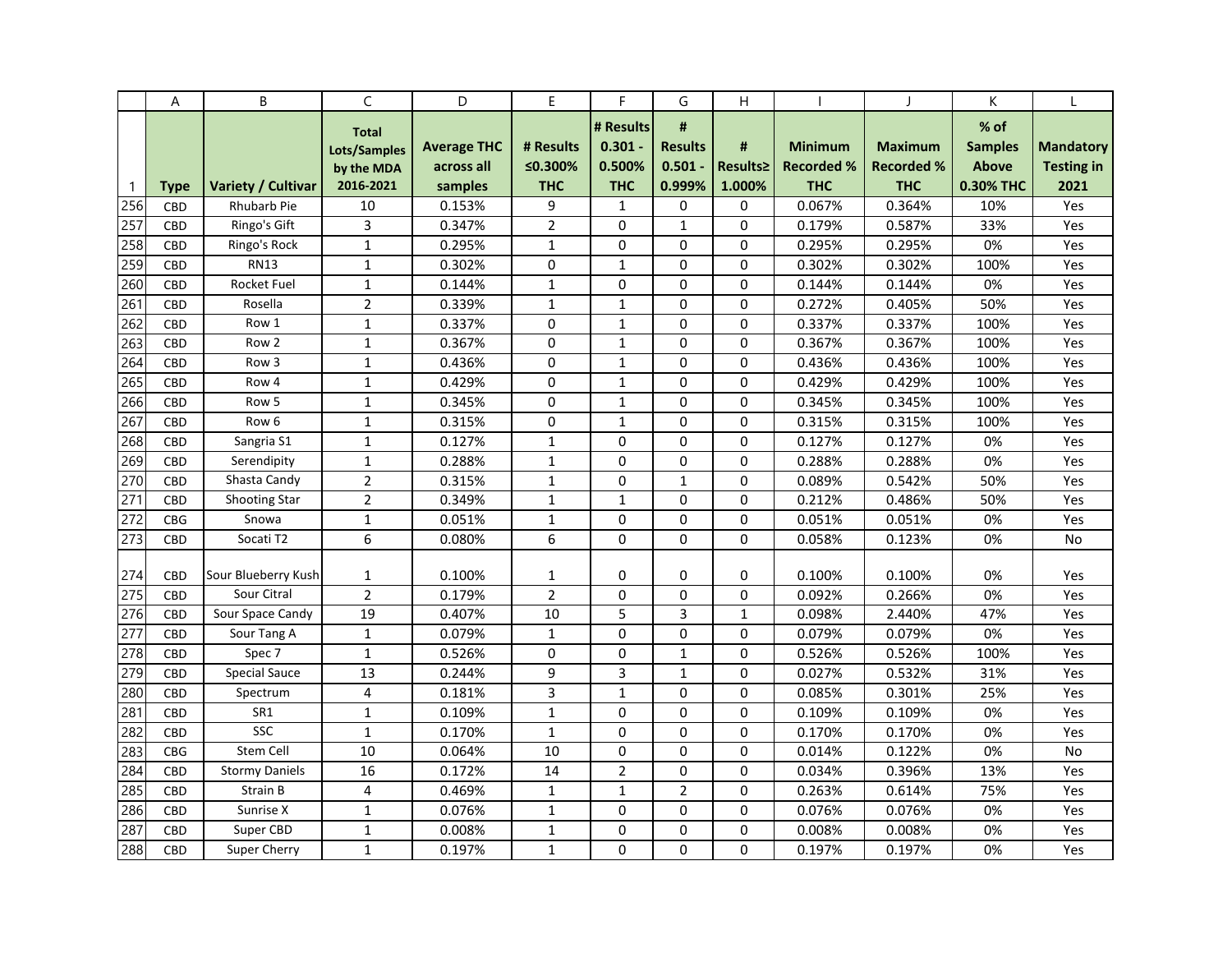|              | Α          | B                         | C              | D                  | E              | F.             | G              | Н        |                   | $\mathbf{I}$      | К              |                   |
|--------------|------------|---------------------------|----------------|--------------------|----------------|----------------|----------------|----------|-------------------|-------------------|----------------|-------------------|
|              |            |                           | <b>Total</b>   |                    |                | # Results      | #              |          |                   |                   | % of           |                   |
|              |            |                           | Lots/Samples   | <b>Average THC</b> | # Results      | $0.301 -$      | <b>Results</b> | #        | <b>Minimum</b>    | <b>Maximum</b>    | <b>Samples</b> | <b>Mandatory</b>  |
|              |            |                           | by the MDA     | across all         | ≤0.300%        | 0.500%         | $0.501 -$      | Results≥ | <b>Recorded %</b> | <b>Recorded %</b> | <b>Above</b>   | <b>Testing in</b> |
| $\mathbf{1}$ | Type       | <b>Variety / Cultivar</b> | 2016-2021      | samples            | <b>THC</b>     | <b>THC</b>     | 0.999%         | 1.000%   | <b>THC</b>        | <b>THC</b>        | 0.30% THC      | 2021              |
| 289          | CBD        | Super Rich                | $\overline{2}$ | 0.309%             | 1              | $\mathbf{1}$   | 0              | 0        | 0.198%            | 0.419%            | 50%            | Yes               |
| 290          | <b>CBD</b> | Superwoman                | $\mathbf{1}$   | 0.106%             | 1              | 0              | $\Omega$       | $\Omega$ | 0.106%            | 0.106%            | 0%             | Yes               |
| 291          | CBD        | Susie Q                   | $\overline{2}$ | 0.110%             | $\overline{2}$ | 0              | 0              | $\Omega$ | 0.056%            | 0.163%            | 0%             | Yes               |
| 292          | <b>CBD</b> | Suver Haze                | 26             | 0.195%             | 20             | 4              | $\overline{2}$ | $\Omega$ | 0.020%            | 0.823%            | 23%            | Yes               |
| 293          | <b>CBD</b> | Sweet Cherry Otto II      | 1              | 0.118%             | 1              | 0              | 0              | 0        | 0.118%            | 0.118%            | 0%             | Yes               |
| 294          | CBD        | Sweet Cherry Wine         | $\overline{2}$ | 0.237%             | $\mathbf{1}$   | $\mathbf{1}$   | 0              | 0        | 0.089%            | 0.385%            | 50%            | Yes               |
| 295          |            | <b>Sweet Rainbow</b>      | $\overline{2}$ |                    |                |                |                | 0        |                   |                   |                |                   |
|              | <b>CBD</b> | Sweet Wife                |                | 0.250%             | 1              | $\mathbf{1}$   | 0              |          | 0.120%            | 0.389%            | 50%            | Yes               |
| 296<br>297   | <b>CBD</b> |                           | $\overline{2}$ | 0.103%             | $\overline{2}$ | 0<br>$\Omega$  | $\Omega$       | 0        | 0.062%            | 0.143%            | 0%             | Yes               |
|              | CBD        | Sweetened                 | $\mathbf{1}$   | 0.064%             | $\mathbf{1}$   |                | $\Omega$       | 0        | 0.064%            | 0.064%            | 0%             | Yes               |
| 298          | CBD        | T1                        | 45             | 0.209%             | 35             | 5              | 5              | 0        | 0.060%            | 0.778%            | 22%            | Yes               |
| 299          | CBD        | T <sub>2</sub>            | 54             | 0.154%             | 50             | $\overline{2}$ | $\overline{2}$ | 0        | 0.040%            | 0.778%            | 7%             | Yes               |
| 300          | <b>CBD</b> | T2 x Lifter               | $\mathbf{1}$   | 0.069%             | $\mathbf{1}$   | 0              | 0              | 0        | 0.069%            | 0.069%            | 0%             | Yes               |
| 301          | <b>CBD</b> | Tangerine                 | $\mathbf{1}$   | 0.123%             | $\mathbf{1}$   | 0              | $\Omega$       | $\Omega$ | 0.123%            | 0.123%            | 0%             | Yes               |
| 302          | <b>CBD</b> | Tangi                     | $\mathbf{1}$   | 0.122%             | $\mathbf{1}$   | $\Omega$       | $\Omega$       | 0        | 0.122%            | 0.122%            | 0%             | Yes               |
| 303          | <b>CBD</b> | <b>Tatanka Pure CBD</b>   | $\mathbf{1}$   | 0.175%             | $\mathbf{1}$   | 0              | $\Omega$       | 0        | 0.175%            | 0.175%            | 0%             | Yes               |
| 304          | CBD        | TBBS1                     | $\mathbf{1}$   | 0.195%             | $\mathbf{1}$   | 0              | $\Omega$       | 0        | 0.195%            | 0.195%            | 0%             | Yes               |
| 305          | <b>CBD</b> | TCB <sub>S1</sub>         | $\mathbf{1}$   | 0.309%             | 0              | $\mathbf{1}$   | 0              | 0        | 0.309%            | 0.309%            | 100%           | Yes               |
| 306          | <b>CBD</b> | <b>Terp Town</b>          | 5              | 0.118%             | 5              | 0              | 0              | 0        | 0.066%            | 0.159%            | 0%             | No                |
| 307          | CBD        | Terra Italia              | $\mathbf{1}$   | 0.238%             | $\mathbf{1}$   | 0              | $\Omega$       | $\Omega$ | 0.238%            | 0.238%            | 0%             | Yes               |
| 308          | <b>CBD</b> | The 45                    | $\mathbf{1}$   | 0.368%             | 0              | $\mathbf{1}$   | $\Omega$       | $\Omega$ | 0.368%            | 0.368%            | 100%           | Yes               |
| 309          | <b>CBD</b> | The Grand                 | $\mathbf{1}$   | 0.465%             | $\mathbf 0$    | $\mathbf{1}$   | $\Omega$       | 0        | 0.465%            | 0.465%            | 100%           | Yes               |
| 310          | CBD        | The Sauce                 | $\mathbf{1}$   | 0.096%             | $\mathbf{1}$   | $\Omega$       | $\Omega$       | 0        | 0.096%            | 0.096%            | 0%             | Yes               |
| 311          | <b>CBD</b> | The Wife                  | 24             | 0.242%             | 17             | 6              | $\mathbf{1}$   | $\Omega$ | 0.003%            | 0.611%            | 29%            | Yes               |
| 312          | <b>CBD</b> | Trophy Wife               | 4              | 0.101%             | 4              | 0              | $\mathbf 0$    | 0        | 0.083%            | 0.131%            | 0%             | Yes               |
| 313          | <b>CBD</b> | Trump                     | 9              | 0.188%             | $\overline{7}$ | $\overline{2}$ | $\Omega$       | 0        | 0.061%            | 0.444%            | 22%            | Yes               |
| 314          | <b>CBD</b> | <b>Trump Cherry</b>       | $\mathbf{1}$   | 0.146%             | $\mathbf{1}$   | 0              | $\mathbf 0$    | 0        | 0.146%            | 0.146%            | 0%             | Yes               |
| 315          | <b>CBD</b> | Trump X                   | 3              | 0.299%             | 2              | 0              | $\mathbf{1}$   | 0        | 0.118%            | 0.571%            | 33%            | Yes               |
| 316          | CBD        | Trump x Trump             | 4              | 0.049%             | 4              | 0              | 0              | 0        | 0.010%            | 0.079%            | 0%             | Yes               |
| 317          | CBD        | <b>TTRAZ</b>              | $\mathbf{1}$   | 0.327%             | 0              | $\mathbf{1}$   | $\mathbf 0$    | $\Omega$ | 0.327%            | 0.327%            | 100%           | Yes               |
| 318          | Fiber      | Tygra                     | 3              | 0.086%             | 3              | 0              | 0              | 0        | 0.028%            | 0.154%            | 0%             | No                |
| 319          | <b>CBD</b> | <b>Ultra Cherry</b>       | $\overline{4}$ | 0.135%             | 4              | 0              | $\mathbf 0$    | 0        | 0.050%            | 0.258%            | 0%             | Yes               |
| 320          | <b>CBD</b> | <b>Ultra Violet</b>       | $\overline{2}$ | 0.221%             | 1              | $\mathbf{1}$   | $\Omega$       | $\Omega$ | 0.064%            | 0.378%            | 50%            | Yes               |
| 321          | <b>CBD</b> | Umqua                     | $\mathbf{1}$   | 0.327%             | 0              | $\mathbf{1}$   | $\Omega$       | 0        | 0.327%            | 0.327%            | 100%           | No                |